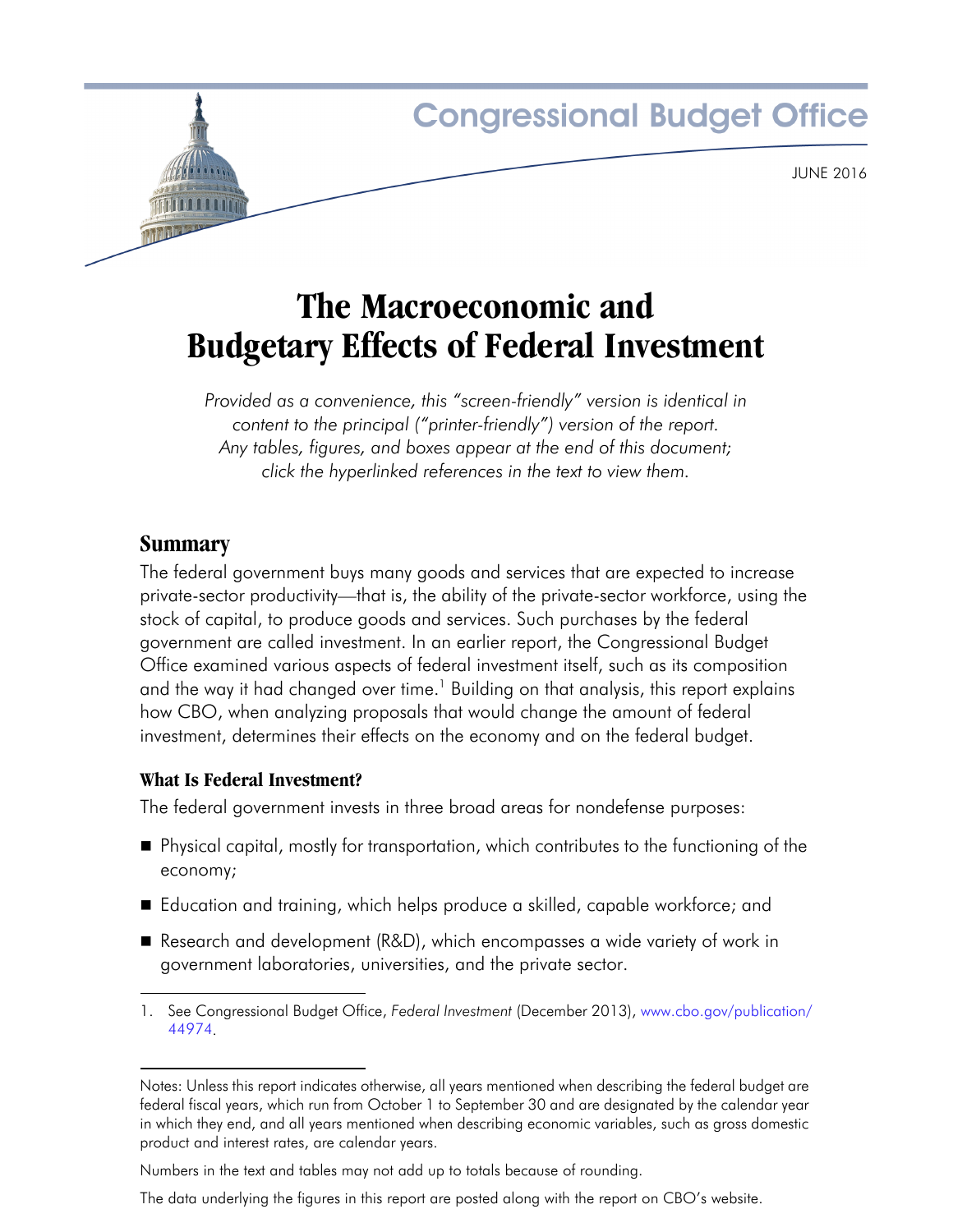In 2015, the federal government spent \$293 billion on investment for nondefense purposes, which represented 1.6 percent of gross domestic product (GDP) and 8 percent of federal spending. (Federal investment for defense purposes primarily affects national security rather than productivity, so this report does not focus on it.)

In some cases, it is difficult to determine what increases productivity and thus qualifies as federal investment. For example, CBO's interpretation of empirical research suggests that spending on instruction and on the construction of school buildings affects future productivity; the agency therefore regards such spending as investment. But the empirical link between increases in federal spending on health care and greater private-sector productivity is relatively tenuous, so CBO does not currently regard federal spending on health care as investment.

## **How Does Federal Investment Affect the Economy?**

The increase in productivity that results from federal investment boosts economic output—but only gradually. For instance, this report examines four illustrative policies that would change federal investment; in each of those policies, of every \$1 billion increase in federal investment in 2016, CBO estimates, only \$50 million would affect productivity in that year. In 2017, an additional \$200 million of the \$1 billion investment would begin to affect productivity, for a total of \$250 million of productive investment. Each year, a greater share of the \$1 billion would become productive, and the full amount would have made contributions to productivity after 20 years, CBO projects.

CBO further estimates that productive federal investment has an average annual rate of return of about 5 percent, or half of the agency's estimate of the average rate of return on private investment. Therefore, the boost in productivity from that \$50 million of productive investment in 2016 would raise private-sector output by about \$2.5 million in that year. In 2017, the addition of \$250 million to productive investment would boost output by an estimated \$12.5 million, and so on.

The macroeconomic effects of an increase in federal investment would depend on how that spending was financed. Although spending can be financed in a number of ways, this report examines just two—reducing other spending and increasing federal borrowing. If an increase in investment was financed by an offsetting reduction in other spending, the effect would be relatively straightforward: a boost in productivity that would increase GDP over the next decade.<sup>2</sup> For example, one of the illustrative policies presented in this report, called Policy 2, would increase funding for federal investment

<sup>2.</sup> Specifically, that boost in productivity would be the sole economic effect as long as the offsetting reduction in other spending had no effect on people's incentives to work or save and fully canceled out the effect of the increase in investment on overall demand. If the increase in investment was instead financed by reductions in transfer payments or by increases in revenues, those changes *would* generally affect incentives to work and save, as well as overall demand; such a policy, therefore, would not cleanly isolate the effects of federal investment on productivity.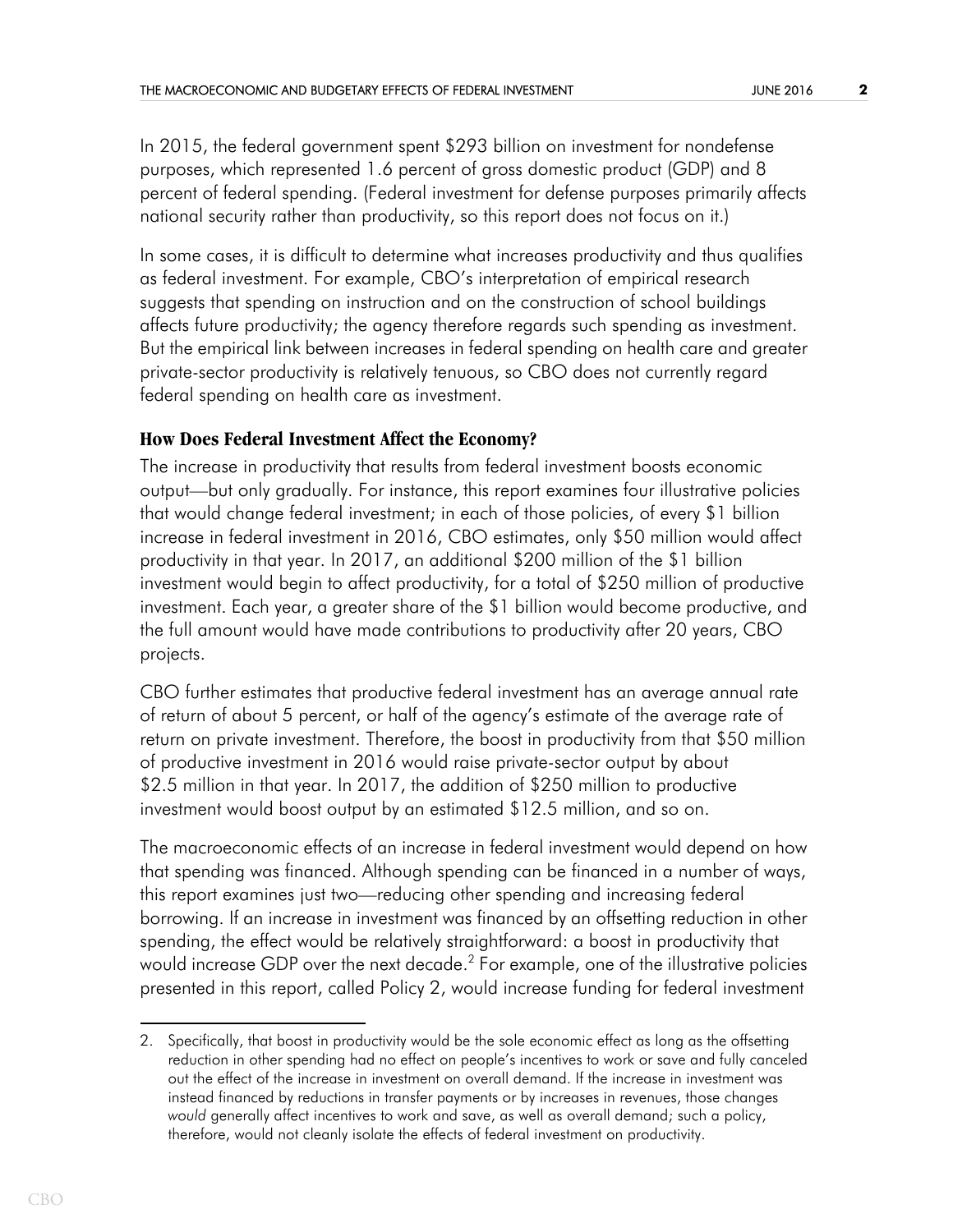by \$50 billion per year for 10 years, starting in fiscal year 2016, and decrease funding for other spending by offsetting amounts. That policy would make productivity slightly higher than it would have been otherwise, CBO estimates; as a result, over the 2016– 2025 period, GDP would be \$33 billion higher.

But if the increase in investment spending was financed by added federal borrowing, three factors would influence the economy. First, productivity would rise, increasing GDP over time, as in the previous case. Second, the increase in federal borrowing would reduce the amount of money available for *private* investment, damping GDP in later years. And third, because there would be no offsetting reductions in spending, total federal spending would increase, boosting overall demand and GDP during the first several years. Another illustrative policy in this report, Policy 4, would likewise increase funding for federal investment by \$50 billion per year for 10 years, starting in fiscal year 2016, but it would finance the investment by an increase in borrowing. Over the 2016–2025 period, that policy would make GDP \$15 billion higher, CBO estimates.

### **How Does Federal Investment Affect the Federal Budget?**

An increase in federal investment would affect the budget in a number of ways. Because the resulting improvement in productivity would, on its own, increase GDP, the amount of taxable income would rise. Therefore, federal revenues would increase, and the deficit would shrink (provided that the increase in investment was not financed by added federal borrowing). But the higher productivity would also raise the return on capital, boosting interest rates and the cost to the federal government of servicing its debt. Reflecting those effects on tax revenues and interest costs, Policy 2 would shrink federal budget deficits by a total of \$4 billion over the 2016–2025 period.

If the increase in investment was financed by an increase in federal borrowing, not by reductions in other spending, it would have additional effects on the deficit. The resulting increase in total federal spending would increase the deficit directly. Moreover, CBO estimates that interest rates would rise, increasing the federal government's interest payments, not only because of higher productivity but also for two more reasons. First, the increased government spending would raise overall demand, and the Federal Reserve, in CBO's view, would respond by raising short-term interest rates to prevent inflation from rising above the central bank's longer-term goal. Second, the increased borrowing would reduce the amount of money available for private investment, thereby heightening competition for investors' money. All told, Policy 4 would increase deficits by a total of \$424 billion over 10 years.

### **What Are Some Limitations of CBO's Methods of Estimating Those Effects?**

The findings in this report are CBO's best estimates of the macroeconomic and budgetary effects of the illustrative policies analyzed. However, those findings should not be used to directly infer the effects of particular investment proposals. That is the case for three main reasons: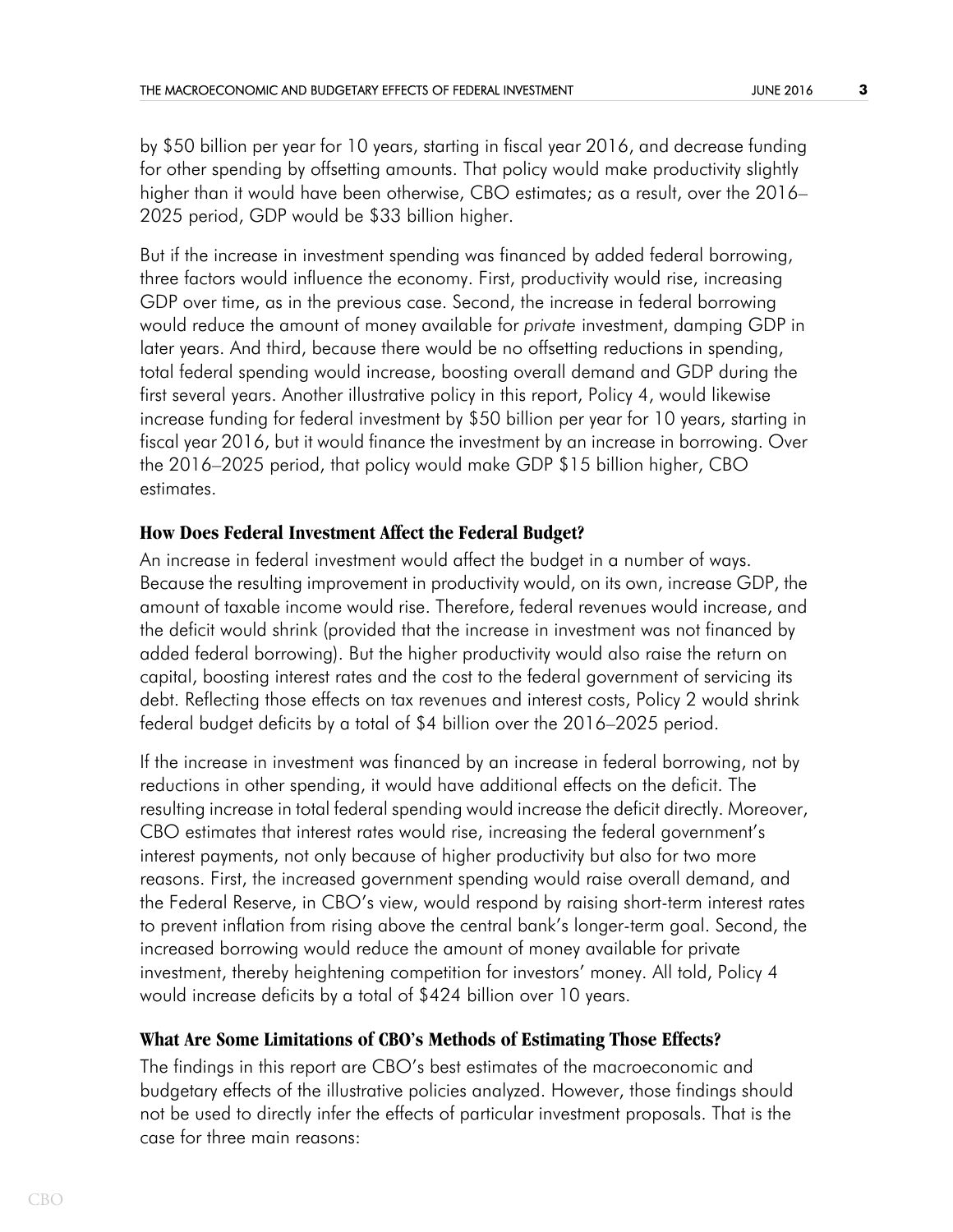- **Some investments start improving productivity soon after they are made, whereas** others take much longer.
- Similarly, some investments have stronger effects on productivity than others do.
- The way that states, local governments, and private entities adjust their own investment spending in response to changes in federal investment can also vary, depending on the proposal.

In this report, CBO used an overall average for each of those factors. The agency continues to examine how they vary as groundwork for analyses of future proposals.

# **Federal Investment**

The federal government purchases a wide range of goods and services that are expected to increase the economy's future productivity. Those purchases are called investment, and they fall into three categories:

- Physical capital includes structures (such as buildings, transportation infrastructure, and water and power projects); major equipment (such as computers, machinery, and vehicles); and software.
- Education and training includes early childhood, elementary, secondary, and postsecondary education; job training; and vocational training.
- R&D itself has three components: basic research, whose purpose is the discovery of scientific principles; applied research, which translates such discoveries into more practical accomplishments; and the development of new products and technology.

In some cases, the federal government makes investments directly, such as when the Army Corps of Engineers constructs a dam or when a federal agency buys computer equipment. In other cases, the federal government invests through grants to state and local governments—as it does, for instance, with about half of all federal spending for education. The federal government also invests through grants to people and to private-sector organizations; examples include Pell grants for college students and the National Science Foundation's research grants for laboratories.<sup>3</sup>

This report focuses on federal nondefense investment, because nearly all of the federal investment that contributes to private-sector productivity over the longer term is for nondefense purposes. In CBO's assessment, the only kind of defense investment that contributes to private-sector productivity is basic and applied research, which represents only a small share of all defense investment.

<sup>3.</sup> In addition, the federal government can affect private-sector investment through tax and regulatory policies, but this report does not explicitly examine them.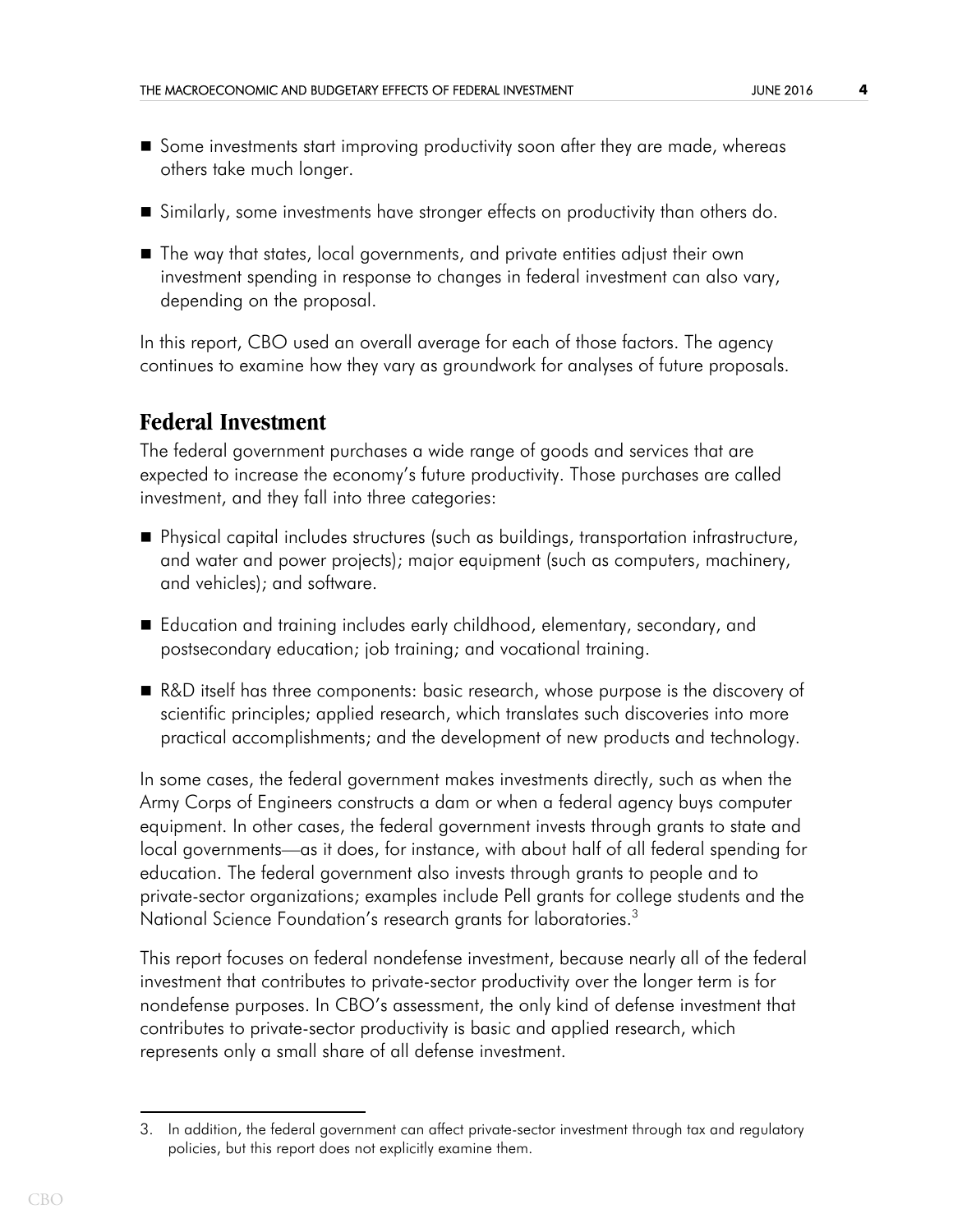Federal spending not included in the three categories just mentioned may also affect private-sector productivity. For example, spending for health care may boost the economy's future productivity by improving people's health in the longer term.<sup>4</sup> But the link between productivity and health care spending is much less clear in the empirical literature than the link between productivity and spending on physical capital, education, and R&D. For that reason, CBO does not regard health care spending as investment. The agency continues to investigate the issue, however.

# **The Effects of Federal Investment on the Economy and the Federal Budget**

In CBO's assessment, a change in federal investment affects the economy's productivity in the longer term. An increase in federal investment increases privatesector productivity and (all else being equal) boosts GDP; a decrease does the reverse.

However, the method of financing federal investment also affects the economy in the longer term. If the investment is financed by a change in federal borrowing, rather than by offsetting changes in federal spending or revenues, the amount of money available for private investment changes as well—in the opposite direction. An increase in federal investment boosts productivity but reduces the amount of money available for private investment; a decrease in federal investment reduces productivity but boosts the amount of money available for private investment. Those two changes—in productivity and in the amount of money available for private investment—have opposite effects on output, and the net effect depends on which is stronger.

The other way to finance a change in federal investment is by changing other spending or tax policies. Those changes may themselves affect the economy by directly changing people's incentives to work and save, depending on which policies are changed and how.

Regardless of how it is financed, a change in federal investment also eventually affects interest rates. Increases in investment result in higher interest rates, and decreases result in lower ones.

Changes in federal investment also have some short-term macroeconomic effects. An increase in investment adds to overall demand, thereby making total output in the short term higher than it would have been otherwise. In the short term, an increase in investment also raises interest rates on securities with longer-term maturities. The shortterm effects of a decrease in federal investment are the opposite.

<sup>4.</sup> One recent study has found that expanding health insurance coverage for low-income children increases the rate at which they finish high school and college. See Sarah Cohodes and others, *The Effect of Child Health Insurance Access on Schooling: Evidence from Public Insurance Expansions*, Working Paper 20178 (National Bureau of Economic Research, May 2014), [www.nber.org/papers/](http://www.nber.org/papers/w20178) [w20178](http://www.nber.org/papers/w20178).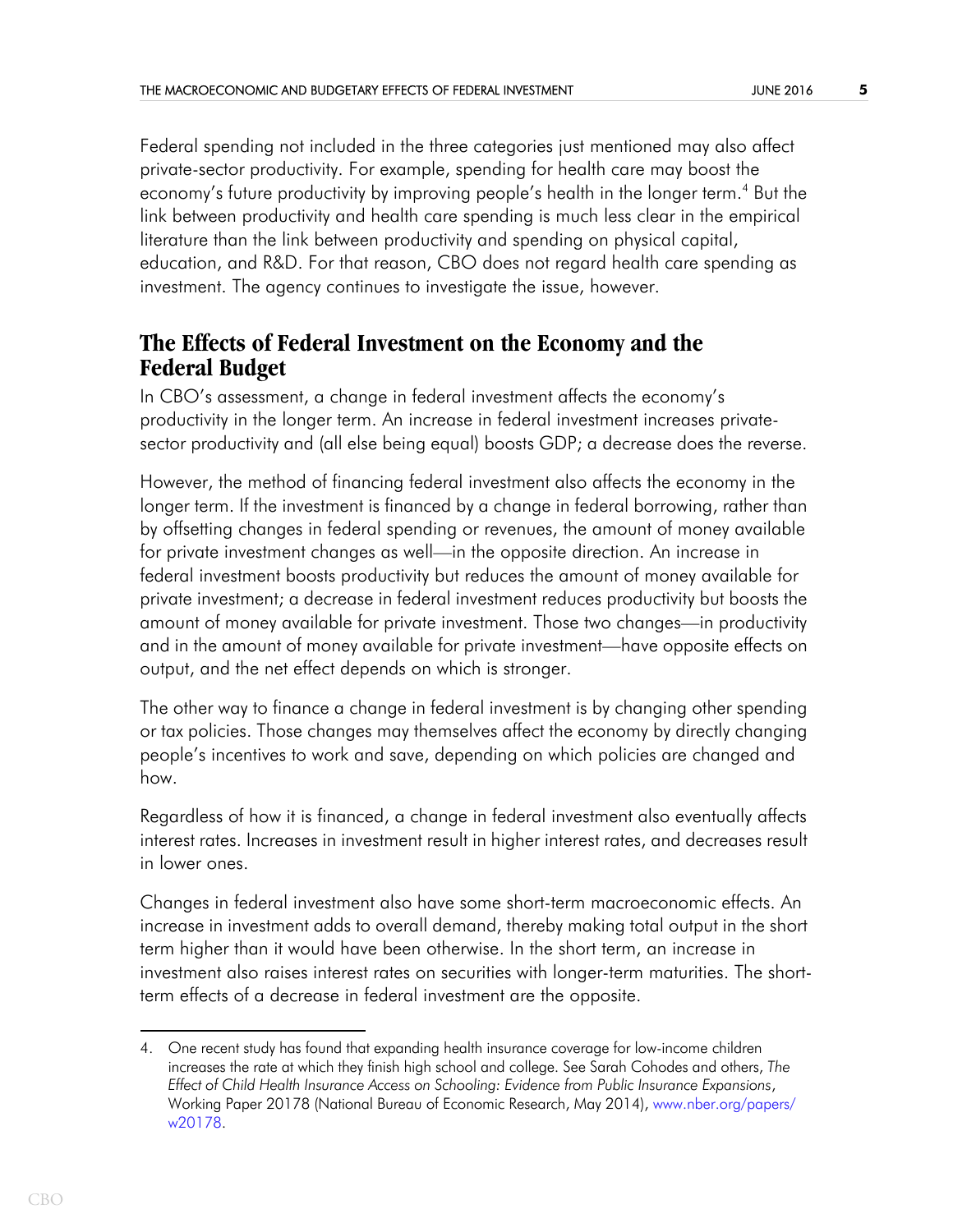Those long- and short-term macroeconomic effects of a change in federal investment feed back into the federal budget, adding to or subtracting from the change's direct budgetary effect. Two feedback effects are particularly strong: Changes in output alter the amount of taxable income and thus affect federal revenues; and changes in interest rates affect the federal government's interest payments.

CBO accounts for the effects of federal investment in its baseline economic projections (which show the path that the economy would follow if current law generally remained the same) and in its analyses of some fiscal policy proposals. Each year, for example, CBO's macroeconomic analysis of the President's budget identifies the proposals likely to change the amount of federal investment and examines their macroeconomic and budgetary effects (see [Box 1](#page-22-0)).

## <span id="page-5-0"></span>**Longer-Term Effects on Output From Changes in Productivity**

A change in federal investment affects output in the longer term mainly by affecting the private sector's productivity. Spending on physical capital facilitates commerce; spending on education helps develop a skilled workforce; and spending on R&D promotes innovation. Increases in federal investment therefore tend to raise productivity and output, and decreases do the reverse. The size of those effects depends mainly on two factors: the rate of return on federal investment and the rate at which that return accrues over time.

The Rate of Return on Federal Investment. The degree to which federal investment affects long-term output by changing productivity is measured by the rate of return on federal investment—that is, by the increase in output resulting from an additional dollar of investment. Rates of return can be different for different types of investment, but because the current empirical literature does not offer a satisfactory way to estimate different rates of return for all of those types, the illustrative policies examined in this report use a single rate. That single rate reflects CBO's current best estimate of the average return on different federal investments.

The rate is also based on the assessment that, on average, federal investment ultimately yields a return that is one-half as large as the return on the average privatesector investment.<sup>5</sup> That assessment is derived from two estimates that, in turn, are based on a review of related research. First, CBO estimates that the average productivity of *public* investment is three-fourths as high as the average productivity of private investment, in general. Second, CBO estimates that overall, one-third of an increase in federal investment is generally offset by a decrease in investment by states

<sup>5.</sup> For a discussion of various policy options that might increase the productivity of one type of federal investment, highway infrastructure spending, see Congressional Budget Office, *Approaches to Making Federal Highway Spending More Productive* (February 2016), [www.cbo.gov/publication/](http://www.cbo.gov/publication/50150) [50150.](http://www.cbo.gov/publication/50150)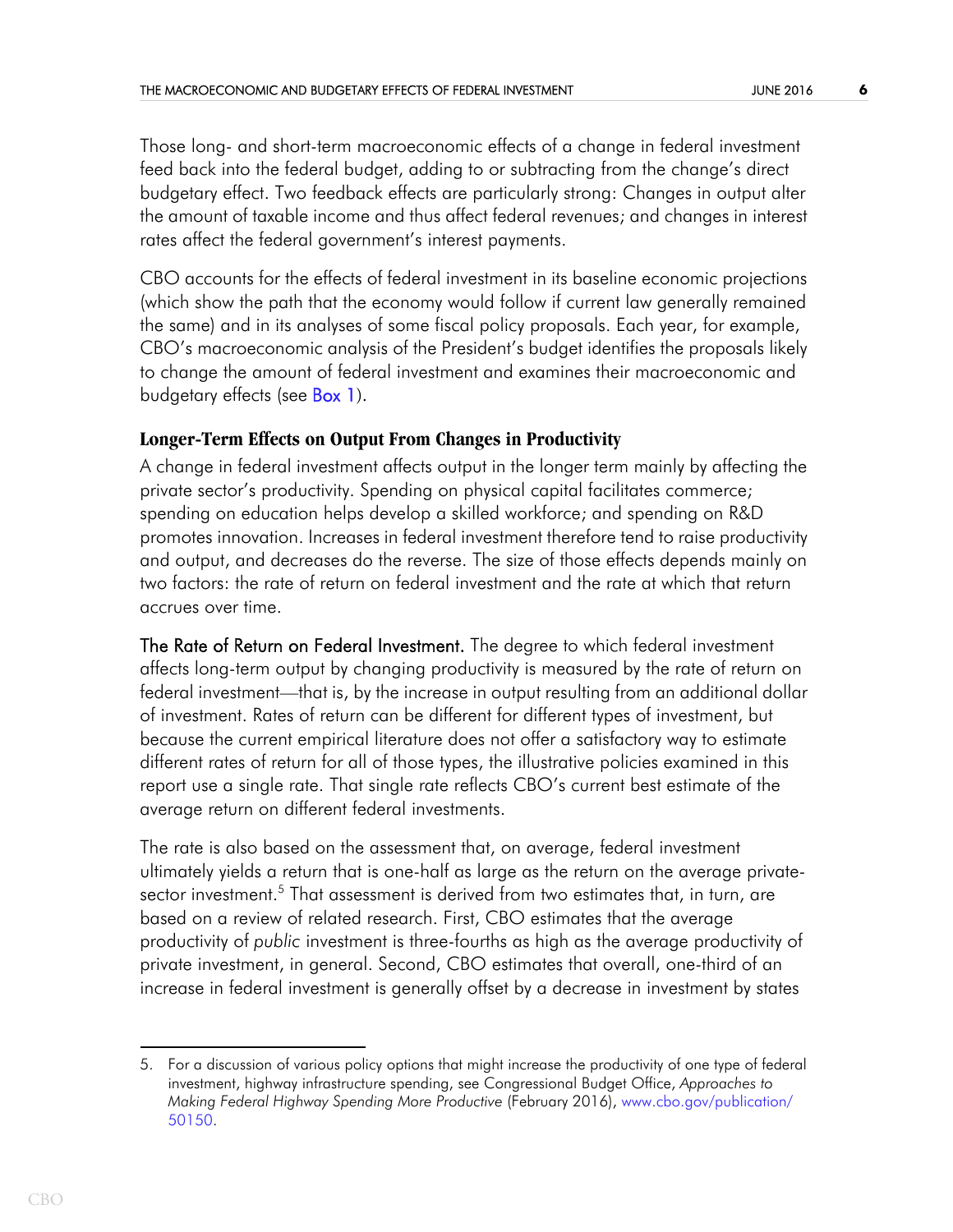and localities (and, to a lesser extent, by private entities).<sup>6</sup> On average, each dollar of federal investment increases total public investment by only two-thirds of a dollar; public investment is three-fourths as productive as private investment; and two-thirds times three-fourths equals one-half.

CBO estimates that the average rate of return on private-sector investment is currently about 10 percent—that is, that a \$1 increase in private investment, all else being equal, increases output by 10 cents over a year. As a result, the average rate of return on federal investment in the illustrative policies examined in this report is about 5 percent. That estimate is broadly consistent with the findings of other researchers (see [Box 2](#page-23-0)).

<span id="page-6-0"></span>Several factors help explain CBO's current estimate that, on average, a dollar of federal investment increases output less than a dollar of private investment does. One factor is that federal investment is not driven by market forces; its goals include not only achieving positive economic returns but also improving quality of life, reducing inequities, supporting the work of the federal government itself, and addressing other objectives that policymakers may have. Another factor is that the federal government imposes various requirements that can increase the costs of the projects that it funds. For example, the Davis-Bacon Act of 1931 puts in place certain requirements on the wages that federally funded construction projects pay.

The estimate of the average rate of return on federal investment that CBO uses in this report is subject to considerable uncertainty, because rates of return are very difficult to determine. For instance, scientific and technological discoveries often build on prior work, making it hard to know which increases in productivity to attribute to which investments in R&D. Similarly, the education of many workers has been funded not only by the federal government but also by state and local governments, the private sector, and the workers and their families, so it is difficult to tell whose investments are responsible for the workers' increased productivity.

<sup>6.</sup> CBO's estimate of how much states adjust their own investment spending in response to changes in federal investment is roughly in line with what the recent research literature has concluded, on average. One study has found that increases in federal highway grants are almost fully offset by lower state spending on highways, resulting in little or no increase in net spending. See Brian Knight, "Endogenous Federal Grants and Crowd-Out of State Government Spending: Theory and Evidence From the Federal Highway Aid Program," *American Economic Review*, vol. 92, no. 1 (March 2002), pp. 71–92, [http://dx.doi.org/10.1257/000282802760015612.](http://dx.doi.org/10.1257/000282802760015612) Another study, however, has found that only about half of increases in federal highway spending are offset by lower state and local highway funding. See Government Accountability Office, *Federal-Aid Highways: Trends, Effect on State Spending, and Options for Future Program Design*, GAO-04-802 (August 2004), [www.gao.gov/products/GAO-04-802](http://www.gao.gov/products/GAO-04-802). A more recent study has found that highway grants resulting from the American Recovery and Reinvestment Act of 2009 (ARRA) have led to higher spending on highways by state governments. See Sylvain Leduc and Daniel Wilson, *Are State Governments Roadblocks to Federal Stimulus? Evidence on the Flypaper Effect of Highway Grants in the 2009 Recovery Act*, Working Paper 2013-16 (Federal Reserve Bank of San Francisco, September 2015), <http://tinyurl.com/oro5upn> (PDF, 522 MB).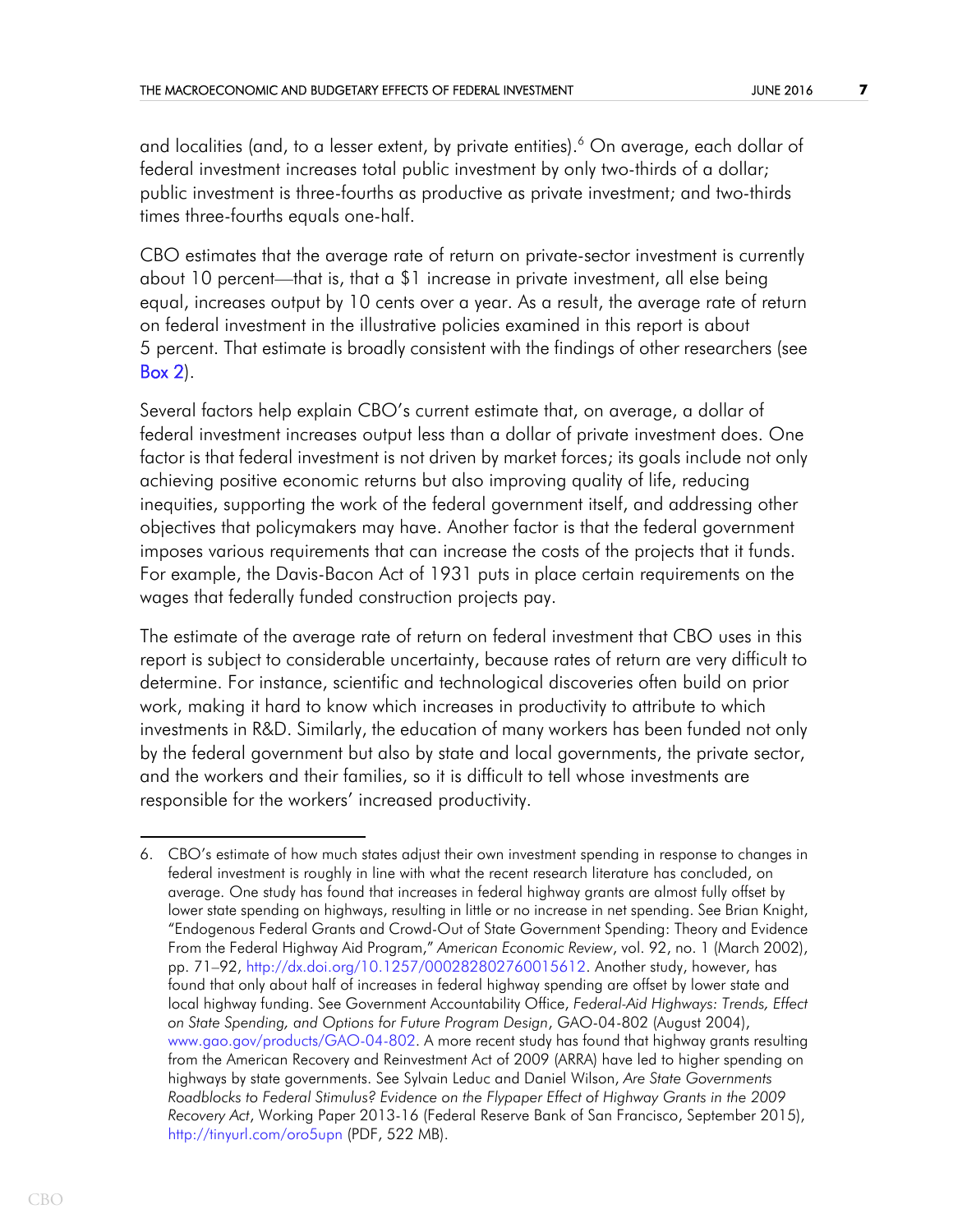Because the average rate of return on federal investment is so uncertain, CBO uses not only a central estimate of that rate in this report but also a range of possibilities around the central estimate. $^7$  At the high end of the range is the estimate that the average return on federal investment is equal to the average estimated return on private-sector investment—about 10 percent. At the low end is a rate of return of zero, which would mean that federal investment had no effect on future private-sector output. In CBO's view, that range covers roughly two-thirds of the distribution of the estimates found in the relevant research literature. The rate of return for a particular federal investment could lie outside that range; an investment might have a negative return (and thus dampen productivity), or it might yield a greater return than private-sector investment would. Indeed, some federal investment, such as successful R&D, can have very high returns.<sup>8</sup>

The uncertainty about the rate of return on federal investment does not translate into economically meaningful uncertainty about the effects of federal investment on GDP in the illustrative policies examined in this report. That is, shifting the rate of return from the low end to the high end of CBO's range does not change an investment's estimated effects on GDP much in relation to the size of the economy—because those effects are relatively small in relation to GDP for all points in the range. (It does, however, change those effects considerably in relation to the size of the investment itself.)

The Rate at Which the Return on Federal Investment Accrues Over Time. The benefits that result from an investment may occur over many years, and the timing of those benefits varies for the different types of investment. A new highway can improve transportation as soon as it is built, for example, but the economic benefits of early childhood education take longer to materialize. In general, in CBO's assessment, investments in education and in R&D take considerably longer to boost private-sector output than investments in physical capital do. In fact, some investments in education and R&D may take a decade or more to affect output.

In CBO's view, returns on federal investment accrue more slowly than returns on private investment do, on average. That is because most private-sector investment is for physical capital, whereas the majority of federal nondefense investment—56 percent from 1985 through 2012—is for education and R&D.

When analyzing the illustrative policies in this report, CBO used an approach that attempts to reflect how long the different types of federal investment take to affect private-sector output. Specifically, CBO estimated that only 5 percent of a federal investment becomes productive in the year of the investment, on average; that in the

<sup>7.</sup> Here, a central estimate is one that uses values at the midpoints of estimated ranges for key inputs.

<sup>8.</sup> See Congressional Budget Office, *Federal Support for Research and Development* (June 2007), p. 15, [www.cbo.gov/publication/18750](http://www.cbo.gov/publication/18750).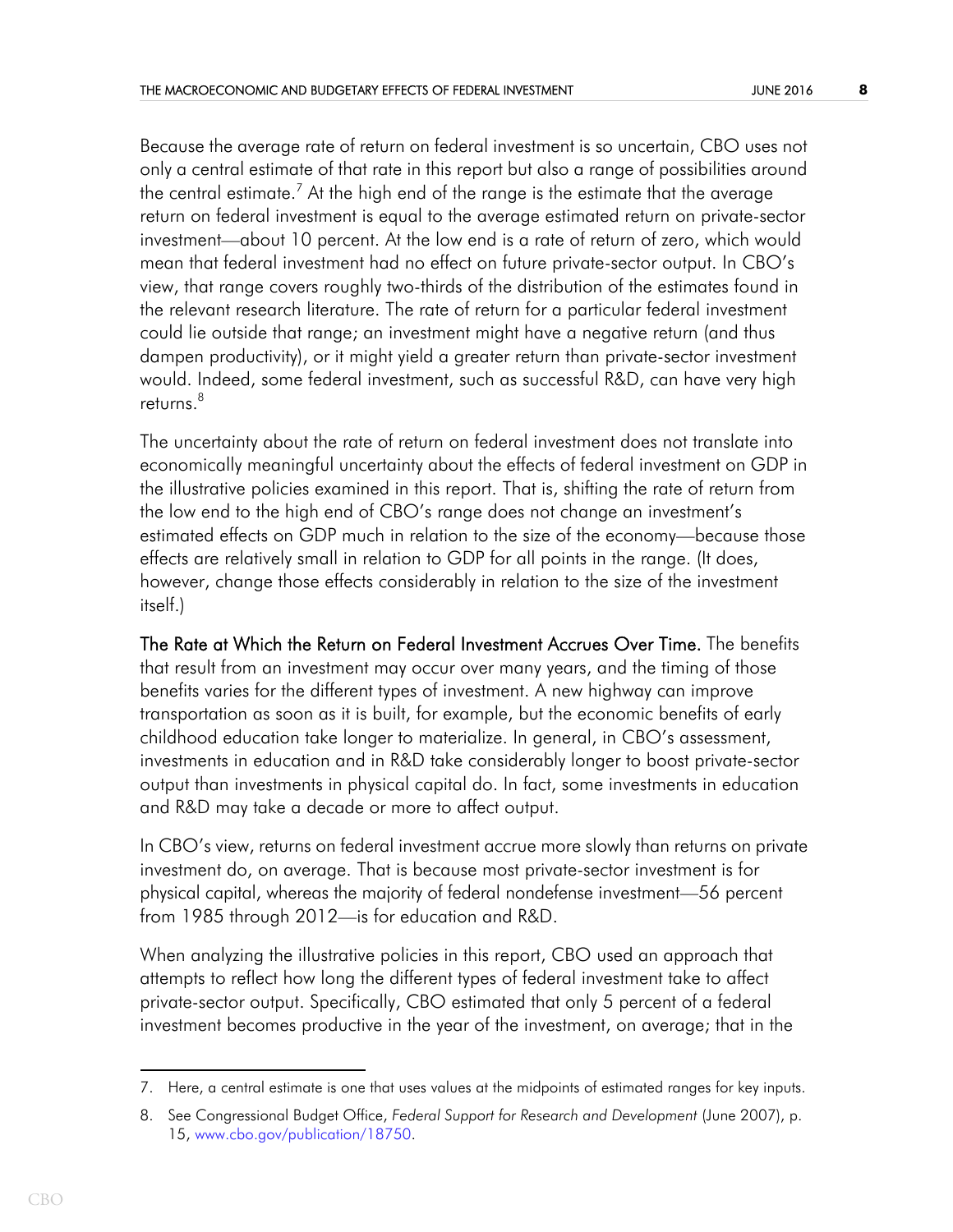<span id="page-8-0"></span>following three years, an additional 20 percent, 15 percent, and 10 percent become productive; that an additional 5 percent becomes productive in each of the following six years, for a total of 80 percent after ten years; and that an additional 2 percent becomes productive in each of the following ten years, so that by the twentieth year, the entire investment has contributed to productivity (see [Figure 1\)](#page-25-0). CBO also estimated that federal investment depreciates over time at an annual rate of 2 percent, so that its returns gradually diminish and eventually fade out completely.

### **Longer-Term Effects on Output From Changes in Federal Borrowing**

If a change in federal investment is not financed by offsetting changes in other spending or revenue policies, it must necessarily be financed by a change in federal borrowing. That change affects output in the longer term by affecting private investment.

Increased federal borrowing reduces the amount of money available for private investment—a phenomenon called crowding out. $\degree$  CBO's central estimate is that for each dollar that the federal deficit increases, domestic private investment falls by 33 cents. That reduction in private investment results in a smaller capital stock, eventually shrinking output. Similarly, a reduction in federal borrowing leaves more money available for private investment, resulting in a larger capital stock and eventually greater output. Because the effect of federal borrowing on private investment is uncertain, CBO also uses a range of estimates for that effect, calculating that for each dollar that the federal deficit increases, domestic private investment falls by an amount ranging from 15 cents to 50 cents.<sup>10</sup>

<sup>9.</sup> An increase in federal investment financed by federal borrowing also increases private saving and net inflows of foreign capital, tending to increase the amount of money available for private investment; however, those increases are smaller than the increase in federal borrowing, and therefore the net effect is less national saving and the crowding out of private investment. Increased deficits lead to greater private saving for two reasons. First, some people expect that policymakers will raise taxes or cut spending in the future to cover the cost of paying interest on the additional federal debt, so they start saving more to prepare for paying higher taxes or receiving less in benefits. Second, additional federal borrowing tends to raise interest rates, which boosts the return on saving. The increased net inflows of foreign capital—that is, foreign purchases of U.S. assets minus U.S. purchases of foreign assets—are partly a response to the higher interest rates that accompany larger federal deficits. Unlike U.S. investors, however, foreign investors are not motivated by the need to start saving more in anticipation of future tax increases or spending cuts.

<sup>10.</sup> The estimates are based on CBO's review of relevant studies published over the past two decades. For more detail, see Jonathan Huntley, *The Long-Run Effects of Federal Budget Deficits on National Saving and Private Domestic Investment*, Working Paper 2014-02 (Congressional Budget Office, February 2014), [www.cbo.gov/publication/45140.](http://www.cbo.gov/publication/45140)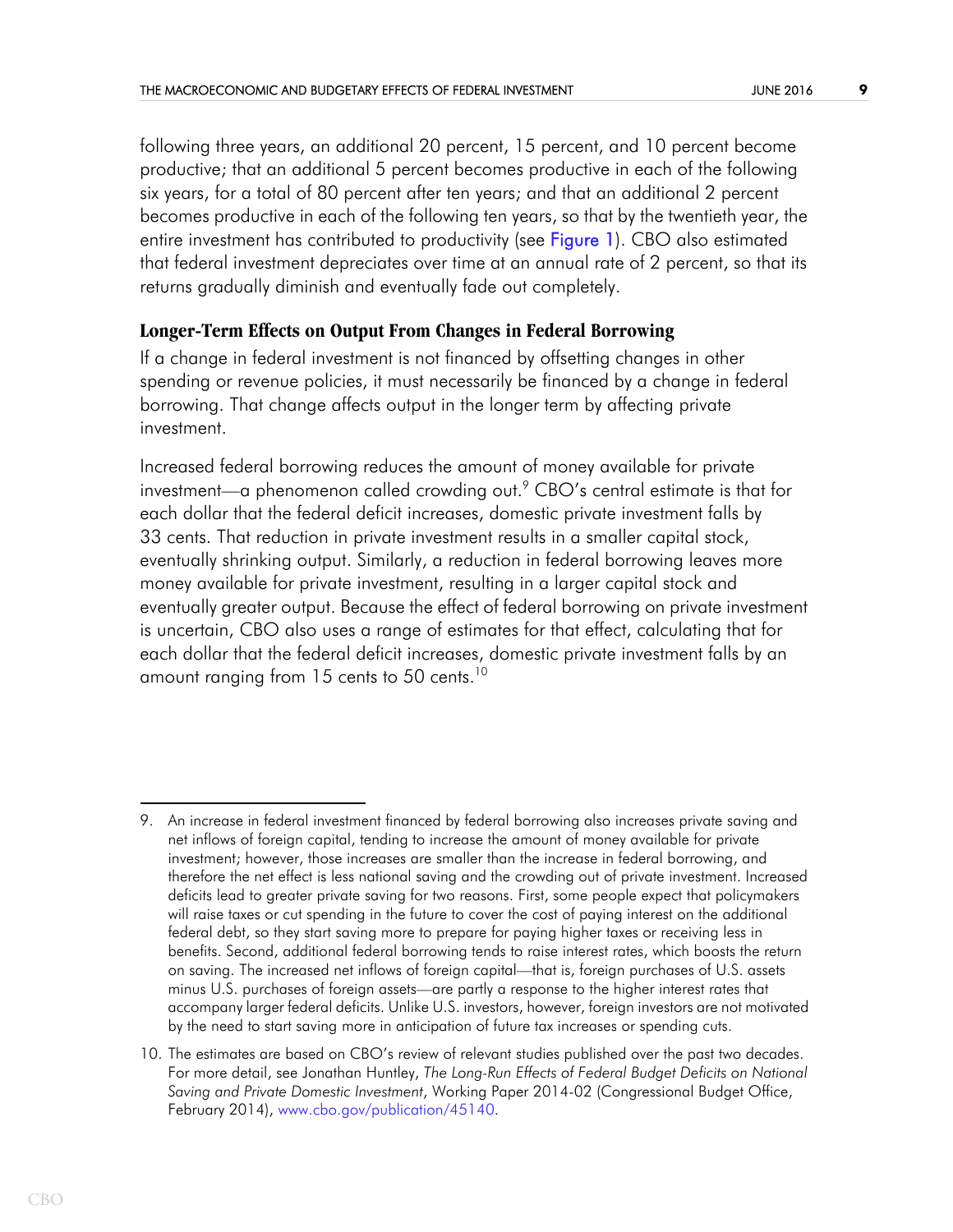# **Longer-Term Effects on Output From Changes in Other Spending and Revenue Policies**

If a change in federal investment is financed by changes in other spending or revenue policies, rather than by a change in federal borrowing, it does not affect the amount of money available for private investment. However, the changes in those spending or revenue policies may affect output by directly altering people's incentives to work and save. For example, if an increase in federal investment was financed by an increase in marginal tax rates (that is, the rates that apply to an additional dollar of income), people's after-tax wages would fall, reducing their incentive to work—and thus reducing the labor supply and output. CBO estimates that most changes in mandatory spending or revenues would directly affect people's incentives to work and save, but that changes in noninvestment discretionary spending would not.<sup>11</sup>

## **Longer-Term Effects on Interest Rates**

Regardless of how it is financed, a change in federal investment affects interest rates in the longer term, CBO estimates. An increase in federal investment raises the productivity of labor and private capital and thus increases the return on that capital. That higher return increases the return on equity shares in the ownership of capital that investors purchase. Returns on other types of investment that compete for the investors' money then also rise; those other types of investment include U.S. Treasury securities.

The increase in interest rates boosts saving—pushing interest rates back down, but not enough to offset the original increase. And if the increase in federal investment is financed by a change in federal borrowing, interest rates rise further, because the increased borrowing heightens competition for investors' money.

Decreases in federal investment have the opposite effect: They result in lower interest rates in the longer term.

### **Short-Term Effects on Output and Interest Rates**

In the short term, an increase in federal investment (unless it is offset by reductions in other federal spending) makes total output higher than it would have been otherwise. That happens because the increase in investment adds to overall demand, leading businesses to boost production. For example, the federal purchase of a new building might increase production by architectural firms, construction companies, and the companies that they contract with. Those companies would then hire more workers, who would demand more goods and services from other businesses.

<sup>11.</sup> Discretionary spending refers to the outlays that result from budget authority provided by appropriation acts; mandatory spending refers to the outlays that result from budget authority provided by other laws—mostly spending for benefit programs such as Social Security, Medicare, and Medicaid.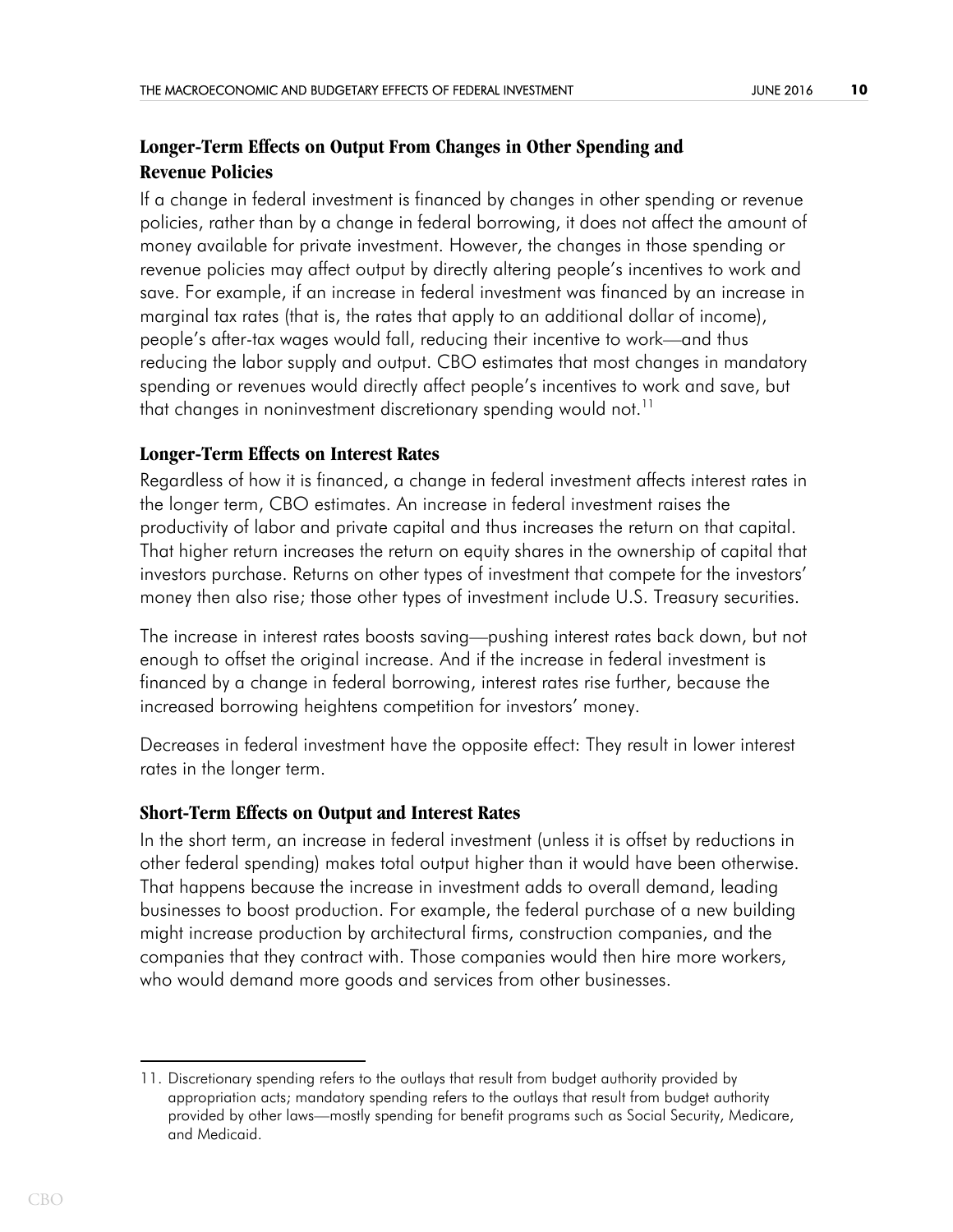The size of that effect depends on the state of the economy. The effect would be smaller if the increase in federal investment occurred when output was at or above its potential level.<sup>12</sup> In that case, the Federal Reserve would respond, in CBO's view, by increasing short-term interest rates and restraining the rise in overall demand in order to prevent inflation from rising above the central bank's longer-term goal. By contrast, if the increase in federal investment occurred when output was well below its potential level, the Federal Reserve would probably not respond by trying to restrain the boost in overall demand, and consequently the effect on overall demand would be larger.

If an increase in federal investment is financed by changes in other spending or revenue policies, those changes also affect output in the short term. For example, a reduction in noninvestment spending would subtract from overall demand, thereby offsetting the effect on output from the increase in investment spending. Output would remain unchanged in the short term if the kinds of noninvestment spending that were reduced had the same effect on demand as investment spending.

In the short term, an increase in federal investment also raises interest rates on securities with longer-term maturities. Increased federal investment boosts privatesector productivity in the longer term and hence the rate of return on future private investments; lenders, anticipating that higher rate of return, demand higher interest rates for long-term debt. In addition, if the increase in federal investment was financed by an increase in federal borrowing, the increases in current and projected deficits would immediately push up long-term interest rates and eventually boost short-term interest rates as well.

A decrease in federal investment has short-term effects that are the opposite. It lowers the overall demand for goods and services, thereby lowering output; and because it would eventually reduce private-sector productivity, it pushes down interest rates on securities with longer-term maturities. In addition, if it led to a reduction in federal borrowing, the anticipation of lower federal deficits would put further downward pressure on interest rates.

### **Other Effects**

The macroeconomic effects of a change in federal investment can be amplified or muted by the actions of state and local governments and private businesses. The amplification occurs when federal investment serves as a complement to others' investment—when, for instance, an increase in federal spending for R&D leads to results that private firms build on. The muting occurs when federal investment serves as

<sup>12.</sup> Potential output is not the nation's greatest possible output, which would occur if labor and capital were employed to their utmost extent, but rather the greatest output that can be sustained over a prolonged period without straining productive capacity and increasing the risk that inflation will rise above the Federal Reserve's goal. For further discussion of how CBO defines and estimates potential output, see Congressional Budget Office, *Why CBO Projects That Actual Output Will Be Below Potential Output on Average* (February 2015), [www.cbo.gov/publication/49890.](http://www.cbo.gov/publication/49890)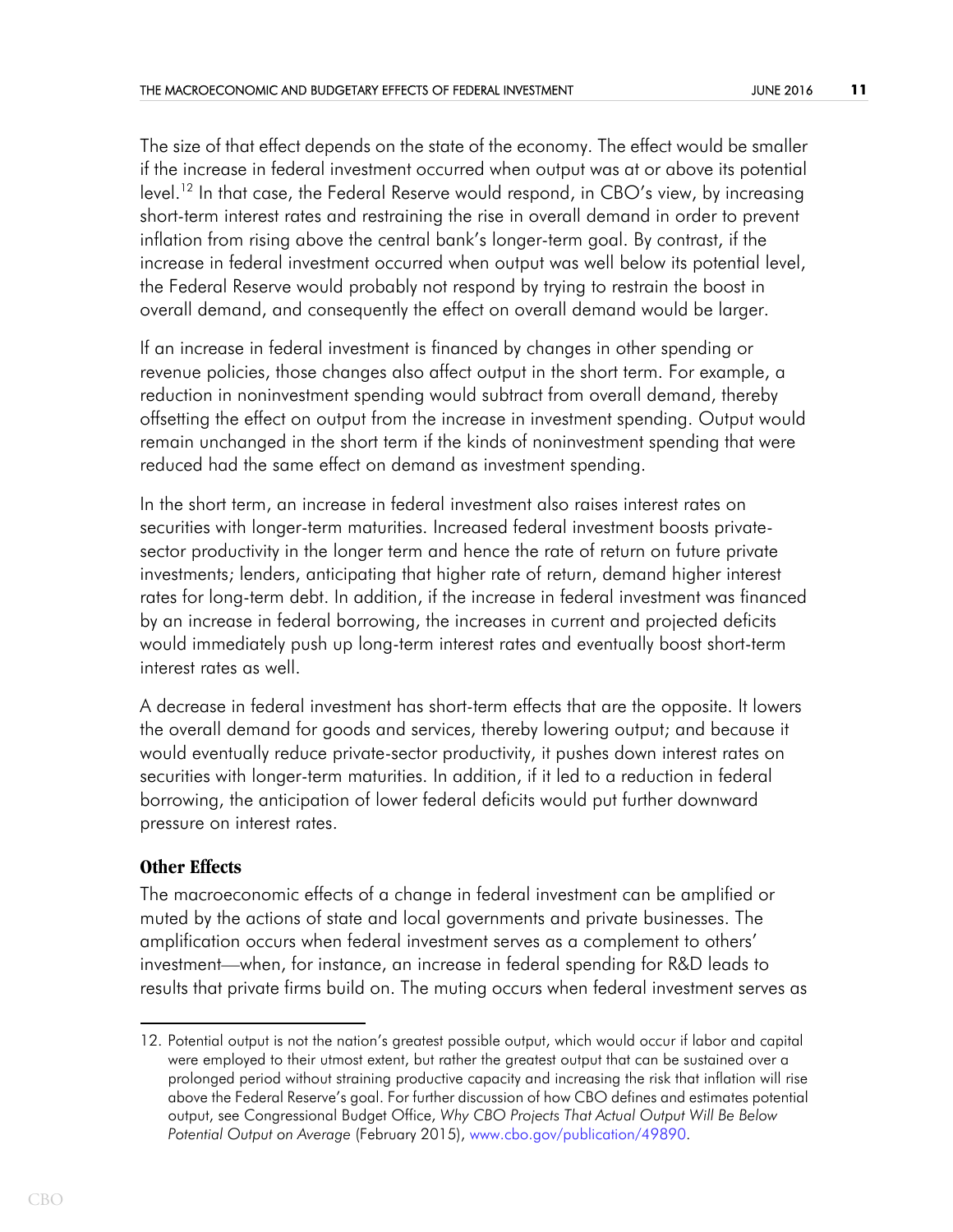a substitute for investments by state and local governments and private entities—that is, replacing investments that they would otherwise have made. In addition, increases in federal investment can reduce nonfederal investment by raising demand for investment goods and thus the price of those goods. On net, CBO's interpretation of the economics literature suggests that a \$1 increase in federal investment reduces investment by states, localities, and private entities by one-third of a dollar. That reduction dampens the net effect of an increase in federal investment on output and interest rates, in both the short term and the long.

Some recent research suggests that policies that raise demand in the short term, especially during a deep recession or a slow recovery, can have positive economic effects in the long term as well. For example, an increase in demand for labor might prevent the erosion of some workers' skills during a period when labor is underused, eventually making the economy stronger than it would have been otherwise.<sup>13</sup> If that is the case, the short-term changes in demand caused by a change in federal investment could affect long-term output. Such effects are uncertain, so CBO does not incorporate them into its analyses, but it continues to investigate the issue.

Federal investment can also provide a range of noneconomic benefits. For example, improvements in transportation infrastructure can reduce congestion, thus increasing drivers' leisure time. That benefit is not measured in GDP, however.

### **Feedback Effects on the Federal Budget**

Changes in federal investment may affect the budget directly by either increasing or reducing total federal spending, and the resulting economic changes feed back into the budget and affect it further. Of such feedback effects, two are particularly powerful: An increase in output raises taxable income and thus federal revenues, and an increase in interest rates increases the federal government's interest payments. Decreases in output and interest rates have the opposite effects.

There are many other kinds of feedback. For example, if an increase in federal investment boosted output, unemployment would fall in the short term (thereby affecting federal spending on unemployment benefits); interest rates would rise, increasing the proportion of capital income earned as interest (affecting federal revenues); and earnings would rise (affecting federal spending on Social Security benefits).

<sup>13.</sup> See Dave Reifschneider, William Wascher, and David Wilcox, *Aggregate Supply in the United States: Recent Developments and Implications for the Conduct of Monetary Policy*, Finance and Economics Discussion Series Paper 2013-77 (Board of Governors of the Federal Reserve System, November 2013), <http://go.usa.gov/5rZP>; and J. Bradford DeLong and Lawrence H. Summers, "Fiscal Policy in a Depressed Economy," *Brookings Papers on Economic Activity* (Spring 2012), pp. 233–290, <http://tinyurl.com/ccu2sgb>.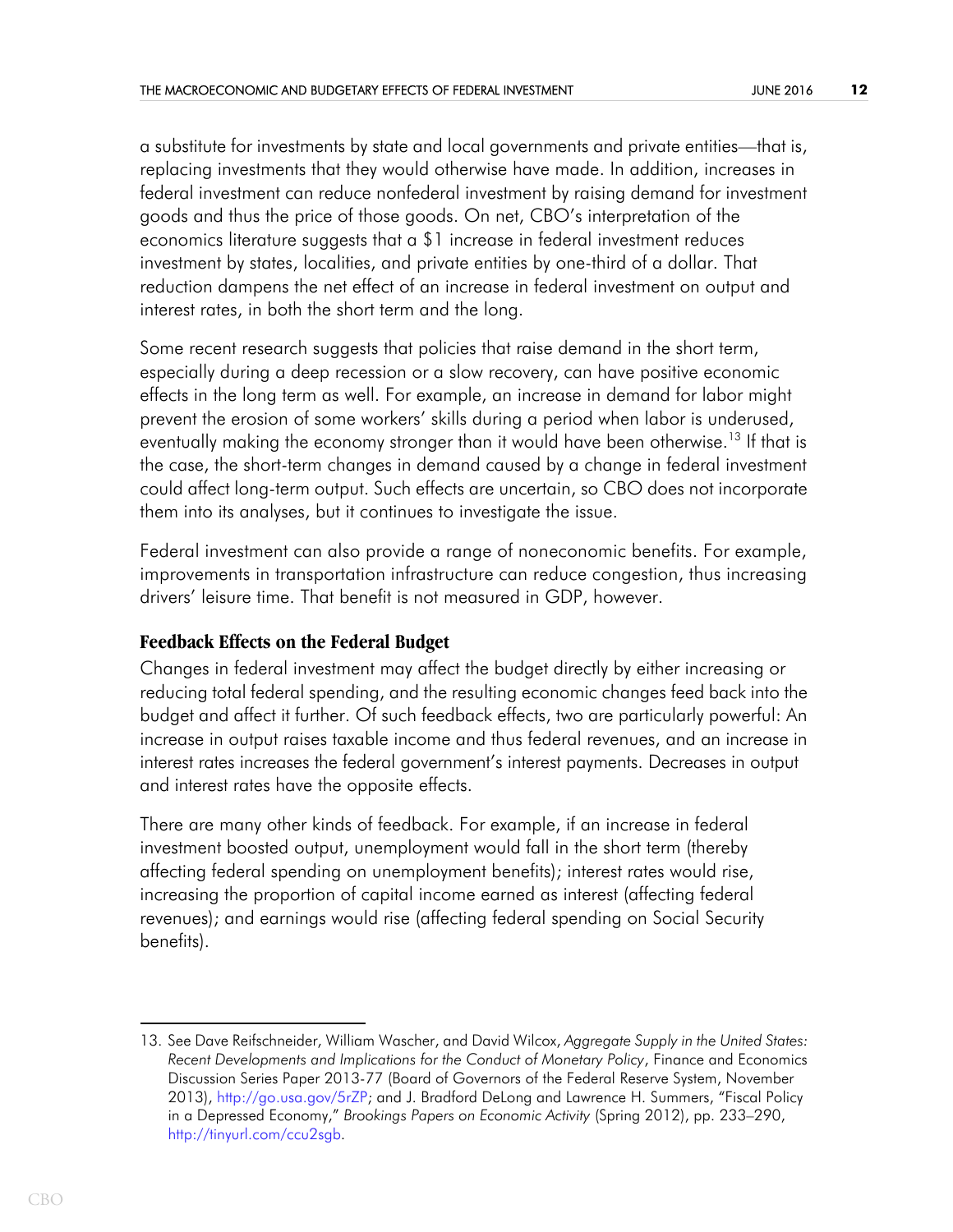# **Changes in Federal Investment That Are Financed by Offsetting Changes in Spending: Two Illustrative Policies**

Changes in federal investment affect output chiefly by affecting the private sector's productivity. To isolate that effect, CBO analyzed two illustrative policies that would change the amount of federal investment and finance that change by making offsetting changes in discretionary spending on other goods and services. Because the policies would not alter total federal spending, they would not affect demand in the short term. (Specifically, CBO assumed that the kinds of discretionary spending that were changed had the same effect on overall demand each year that federal investment did.) Because the policies would not change federal borrowing, they would not affect the amount of money available for private investment in the longer term. And CBO assumed that the offsetting changes in spending would not directly affect people's incentives to work or save. Therefore, the policies would affect the economy only by changing productivity.

The first policy would change funding for federal investment by \$100 billion in fiscal year 2016 and funding for other discretionary spending by an offsetting amount. The second policy would start in 2016 and last a decade, changing funding for federal investment by \$50 billion per year and changing funding for other discretionary spending by an offsetting amount each year. (In each policy, the change in investment spending would likewise equal the change in noninvestment spending every year.)<sup>14</sup> The total change in investment funding, \$500 billion, would be similar to the 10-year increase in investment spending proposed in the President's 2017 budget (see **Box 1**).

<span id="page-12-0"></span>CBO studied not only the policies' effects on the economy but also how those macroeconomic effects would feed back into the federal budget. In estimating that feedback, the agency did not use the detailed program-by-program analysis that it uses for its regular budget projections. Instead, it used a simplified analysis that incorporated average feedback effects on outlays and revenues.

For the sake of simplicity, the rest of this discussion focuses on what would happen if the changes were increases in investment. Decreases would have roughly opposite effects.

### **Policy 1: A \$100 Billion Increase in Funding**

The first illustrative policy would be a onetime \$100 billion boost in funding for federal investment at the beginning of fiscal year 2016. The composition of the increase would roughly match the average composition of nondefense federal investment from 1988 to 2008: A little under half would pay for physical capital, about a third for education and training, and the remaining quarter for R&D.<sup>15</sup>

<sup>14.</sup> Spending refers to cash disbursements from the Treasury; funding, by contrast, is the authority to enter into obligations that result in that spending.

<sup>15.</sup> CBO selected the period from 1998 to 2008 to exclude the effects of ARRA, which temporarily increased certain types of federal investment spending above their historical averages as a share of GDP.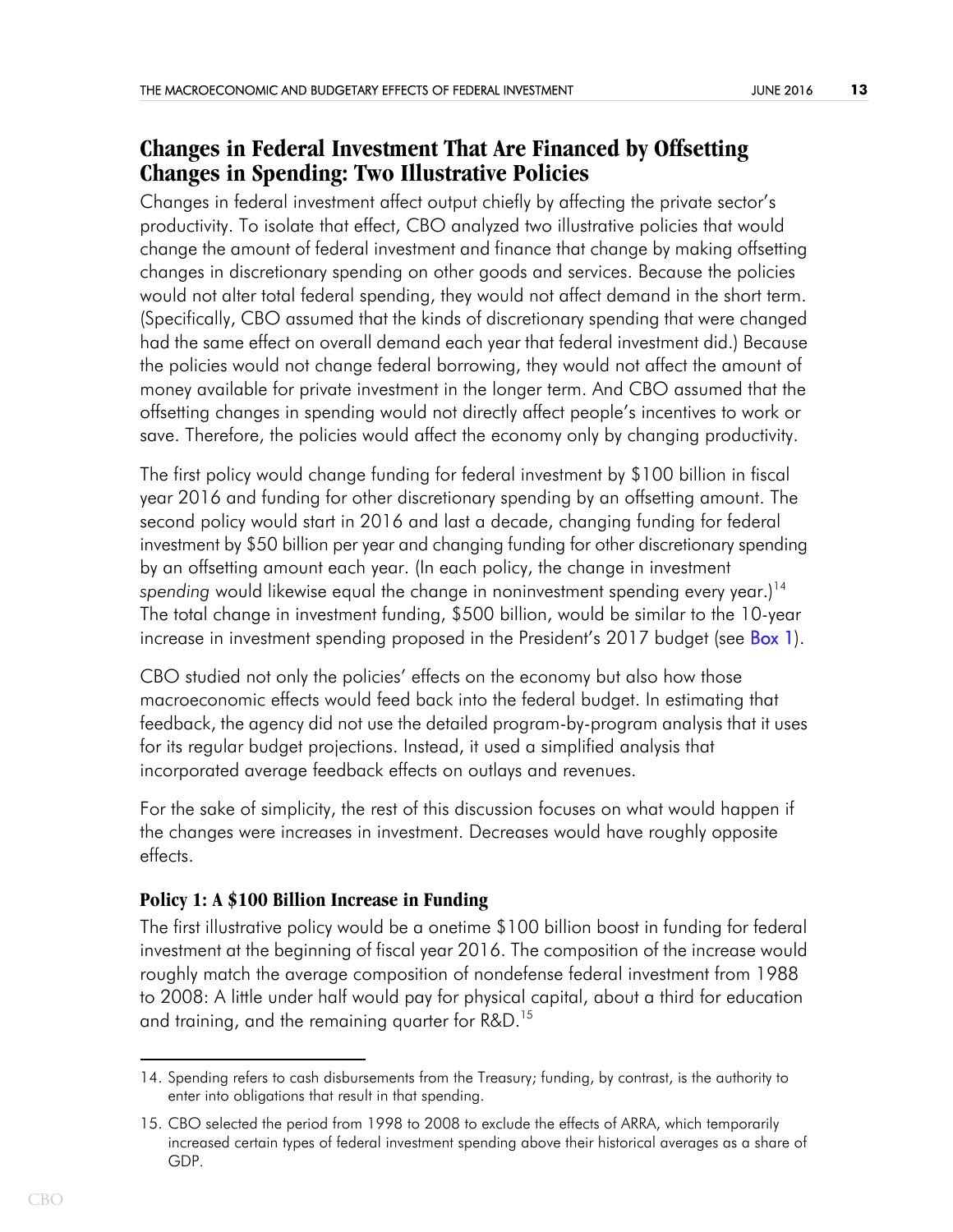Although the increase in funding would take place all at once, the increase in spending would occur slowly, and it would occur at different rates for the three varieties of investment, as historical experience suggests. In particular, the funds for physical capital would be spent more slowly than the other funds would, because of the time necessary for design, contracting, and construction. CBO estimates that 14 percent of the policy's total increase in spending would occur in fiscal year 2016; that roughly twothirds would occur by the end of fiscal year 2018; and that nearly all of the funds— \$98 billion—would be spent by 2025 (see [Table 1\)](#page-25-1).

<span id="page-13-0"></span>The increase in federal investment would slowly boost productivity and output, and the resulting macroeconomic feedback would reduce deficits over the next decade.

<span id="page-13-2"></span><span id="page-13-1"></span>Effects on the Economy. In calendar years 2016 and 2017, the increase in federal investment would have little effect on GDP or on gross national product (GNP).<sup>16</sup> The reason is that the offsetting changes in noninvestment discretionary spending would leave overall demand unchanged in the short term, and returns due to higher productivity occur slowly. After 2017, GDP would rise very gradually, ending up \$4 billion (or about 0.02 percent) higher in 2025 than it would have been otherwise (see [Figure 2](#page-26-0) and [Table 2](#page-27-0)). The increase in GDP would occur gradually not only because it takes time for federal investment to affect productivity but also because the spending increase would not take place all at once. Over the 2016–2025 period, the cumulative increases in GDP and GNP would be \$19 billion and \$14 billion, respectively.

Mostly because the policy's increase in investment would be small as a percentage of GDP, its effect would not change much—when measured as a percentage of GDP—if the return on federal investment was lower or higher than CBO's central estimate. If the return on federal investment was zero, GDP would be unchanged throughout the 2016–2025 period. If the return on federal investment was as high as the return on private investment, GDP would be \$8 billion higher in 2025 (about 0.03 percent of projected GDP in that year) and a cumulative \$39 billion higher over the period. GNP would be affected similarly, ranging between unchanged and \$7 billion higher in 2025 and between unchanged and \$30 billion higher over the whole of the period.<sup>17</sup>

The increase in federal investment would also result in interest rates that were slightly higher in 2025 than they are projected to be under current law. The reason is that the increased productivity of labor and private capital would raise the return on capital,

<sup>16.</sup> GNP differs from GDP, the more common measure of the output of the economy, by including the income that U.S. residents earn abroad and excluding the income that nonresidents earn in this country.

<sup>17.</sup> CBO has not quantified two different kinds of uncertainty: about the speed with which funds are spent, and about the speed with which investment increases productivity. In all of the illustrative policies examined here, higher speeds on both fronts would result in larger increases in output over the decade; lower speeds would result in smaller increases in output.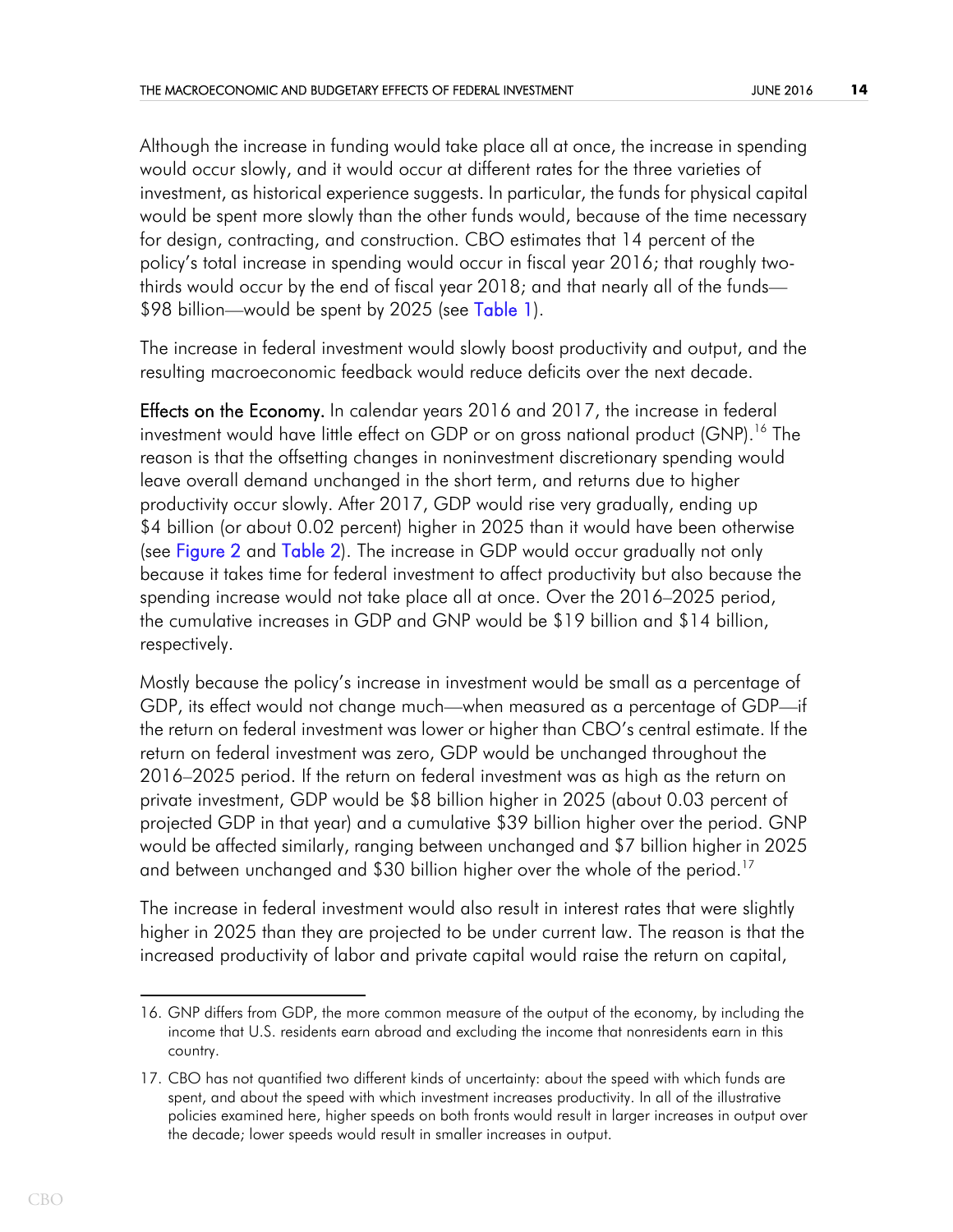boost the return on equity shares in the ownership of capital, and therefore also boost the rates of return on financial assets of other types. (The higher interest rates explain why the increase in GDP would be larger than the increase in GNP: Interest income earned by foreigners would rise, and that income is included in GDP but excluded from GNP.)

**Effects on Deficits.** Because the increase in investment spending would be exactly offset by a decrease in other discretionary spending, the policy would not directly affect the deficit. However, its macroeconomic effects would feed back into the budget. Because the policy would slowly raise productivity and thereby increase GDP slightly, revenues from fiscal years 2016 to 2025 would be a cumulative total of \$3 billion higher than they are projected to be under current law. And because the policy would result in slightly higher interest rates and thus increased interest payments on federal debt, spending would be a cumulative total of \$1 billion higher. Therefore, deficits would be \$2 billion smaller over the decade, CBO estimates. CBO's full range of estimates of the rate of return on federal investment suggests that the effect on deficits would be between zero and a \$5 billion reduction over the decade.

## **Policy 2: A \$500 Billion Increase in Funding**

To examine the effects of a larger and longer-lasting change in federal investment on productivity, CBO evaluated a policy that would increase funding for federal investment by \$50 billion per year for 10 years and finance that increase with offsetting changes in other discretionary spending. As in the previous illustrative policy, because total spending would not change, there would be no effect on demand in the short term, and because federal borrowing would not change, there would be no effect on the amount of money available for private investment in the longer term. Therefore, the policy would affect output only by increasing productivity. However, because investment funding would rise by a much larger amount and over a longer period than under the previous policy, the impact on productivity and output would be larger and would last longer.

<span id="page-14-0"></span>Just as in the first policy, CBO allocated the increase in funding to the three major types of federal investment according to their average shares of total federal investment for nondefense purposes from 1988 to 2008. And again, the increase in total spending would occur more slowly than the increase in funding: Only \$398 billion of the total \$500 billion would be spent by 2025, the agency estimates (see [Table 1\)](#page-25-1). Indeed, only \$485 billion would be spent by 2032.

As in the previous policy, macroeconomic feedback from the slow boost in productivity and output would reduce deficits over the next decade—albeit by greater amounts.

**Effects on the Economy.** The policy's increase in federal investment would have little effect on GDP and GNP in 2016 and 2017, CBO estimates. By slowly increasing productivity, the policy would then boost output gradually; in 2025, GDP would be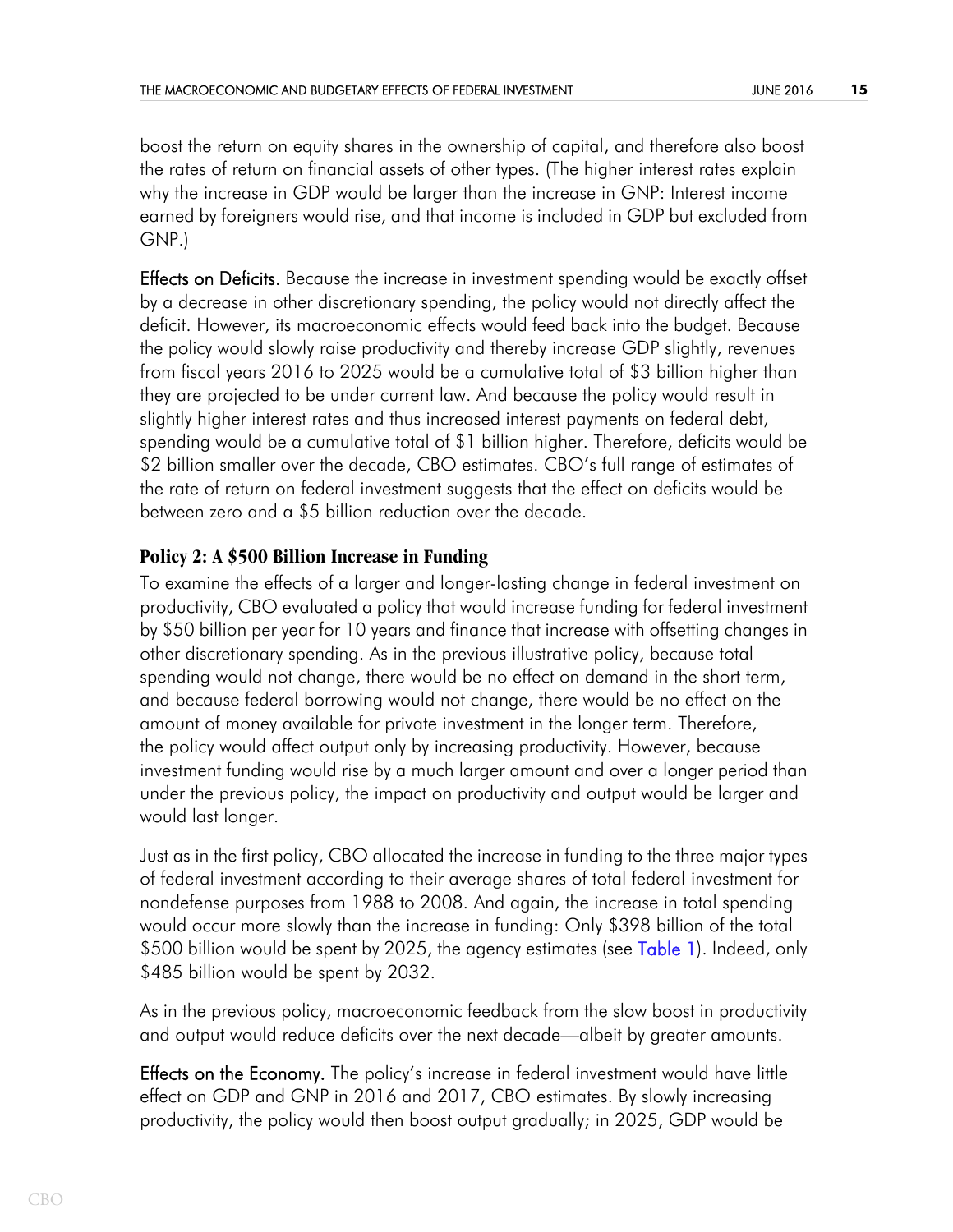<span id="page-15-0"></span>higher by \$10 billion (or about 0.04 percent of projected GDP in that year) than under current law, and over the 2016–2025 period, it would be a cumulative \$33 billion higher (see [Table 3](#page-28-0)). GNP would increase by \$7 billion in 2025 and by a cumulative \$24 billion between 2016 and 2025.

Although the 10-year increase in investment spending under this policy (\$398 billion) would be about four times as large as the one under the previous policy, the resulting cumulative increase in GDP (\$33 billion) would be less than twice as large. The reason is that under this policy, most of the spending would occur in the second half of the next decade; during the first half, the policy's spending would be less than twice as large as the previous policy's. Because it takes time for federal investment to affect productivity, that later spending would not affect the economy's output between 2016 and 2025 as much as the spending in the first half of the decade would.

This policy's increase in investment funding would take place over a longer period than the previous policy's would, so the resulting boost in productivity and output would continue well beyond 2025. By CBO's estimates, the largest effect (relative to the size of the economy) would occur in 2035, when GDP would be about 0.06 percent higher than projected under current law.

Also, because the total change in federal investment would be larger than in the previous policy, varying the return on federal investment would have a larger impact on CBO's estimate of how much the policy would increase output. If the rate of return was zero, CBO estimates that GDP would be unchanged throughout the 2016–2025 period. If the rate of return was as high as the rate of return on private investment, GDP would be \$20 billion higher in 2025 and \$69 billion higher cumulatively over the decade.

Just as the previous policy would, this one would raise the return on capital, equities, and assets of other types. As a result, interest rates would be slightly higher in 2025 than they are projected to be under current law, CBO estimates.

**Effects on Deficits.** Once more, the policy's increase in investment spending would be exactly offset by a decrease in noninvestment discretionary spending each year, so the policy would not directly affect the deficit. However, the resulting increase in the economy's output would feed back into the budget, making revenues \$6 billion higher between 2016 and 2025 than they will be under current law. Spending would increase by \$1 billion, mainly because the higher interest rates would increase interest payments on federal debt. On net, deficits would be \$4 billion smaller over the next decade, CBO estimates.<sup>18</sup> According to CBO's full range of estimates, deficits would be between unchanged and \$8 billion smaller over the decade.

<sup>18.</sup> Because of rounding, the stated effect on the deficit does not exactly equal the stated effect on revenues minus the stated effect on spending.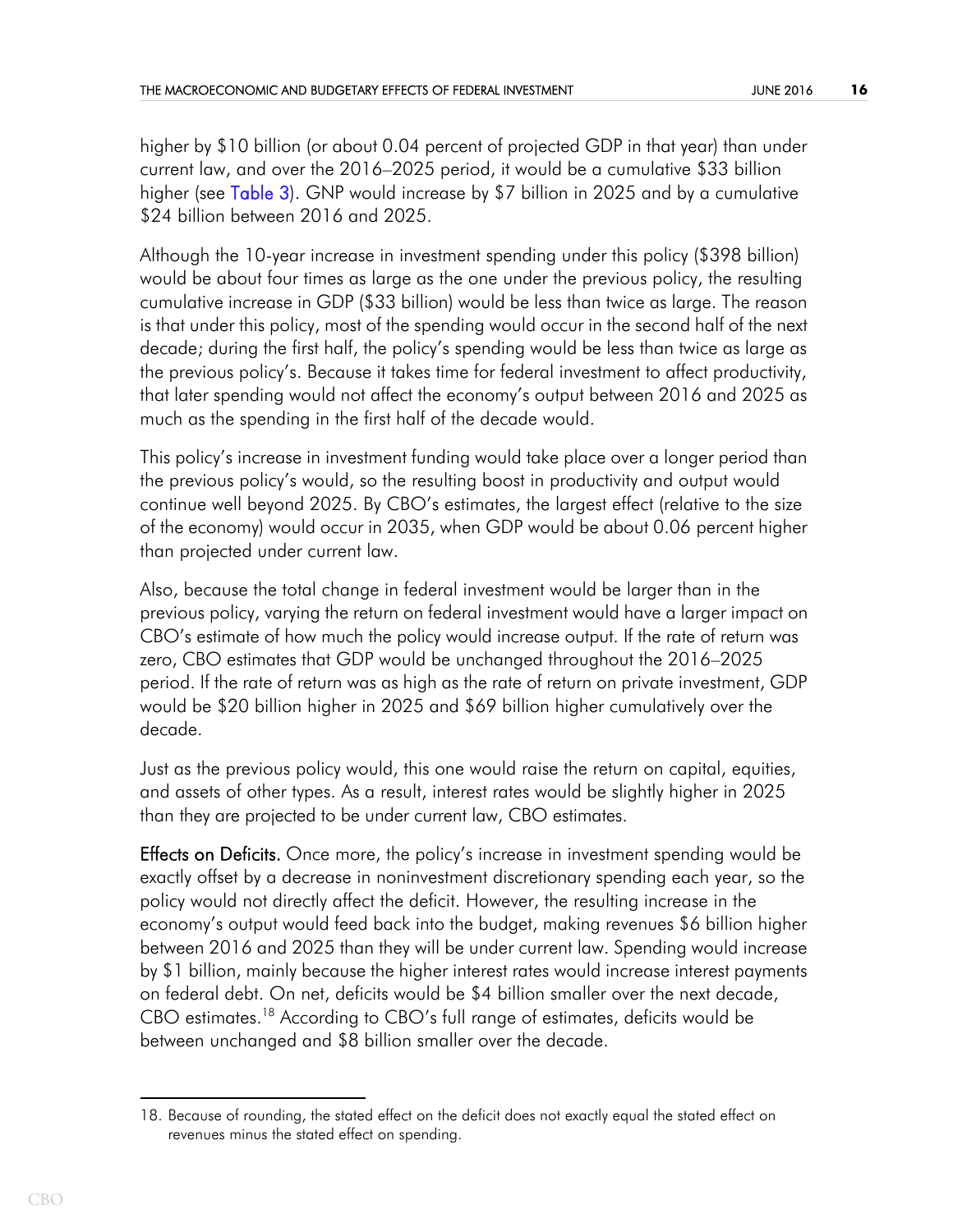# **Changes in Federal Investment That Are Financed by Changes in Federal Borrowing: Two Illustrative Policies**

To examine how the effect of federal investment on output depends on its financing, CBO analyzed two illustrative policies that would be financed by a change in borrowing. The policies would influence the economy in three ways. First, they would change productivity, just as the previous two policies would. Second, because there would be no offsetting changes in spending or revenues, total federal spending would change, affecting overall demand in the short term. Third, the change in borrowing would affect the amount of money available for private investment.

Because those three effects would occur at different rates, whether their net impact on output was positive or negative would change over time. During the first two years, CBO estimates, changes in overall demand would constitute the largest effect on output—boosting output or reducing it, depending on whether the change in investment was an increase or a decrease. After that, the net impact on output would be determined by the other two effects.

CBO assumed that the policies' changes in investment would be distributed among the three varieties of investment in the same proportions as in the previous two illustrative policies. The agency also assumed that the rates of spending for the three varieties would be the same as in those policies. And once again, the rest of this discussion focuses on what would happen if the changes in investment were increases; decreases would have roughly opposite effects.

### **Policy 3: A \$100 Billion Increase in Funding**

This policy, like the first policy described above, would be a onetime \$100 billion increase in funding for federal investment in 2016—but in this case, the increase would be paid for with federal borrowing. Over the next decade, the policy would increase output and deficits.

**Effects on the Economy.** In the short term, the policy's effect on overall demand would be the strongest factor increasing output. GDP would be an estimated \$22 billion higher in calendar year 2016, and also in 2017, than it is projected to be under current law. Those figures represent CBO's central estimates; using likely ranges for key parameters (in particular, the extent to which higher overall demand raises output), the agency estimates that GDP would be between \$9 billion and \$35 billion higher in 2016, and between \$6 billion and \$38 billion higher in 2017, than under current law.

By 2025, the policy's positive effects on GDP resulting from heightened productivity would be slightly stronger than the negative effects on GDP resulting from the crowding out of private investment. As a result, GDP in that year would be about \$1 billion higher than the amount projected under current law, according to CBO's central estimate; using ranges of estimates for key parameters, the agency estimates that GDP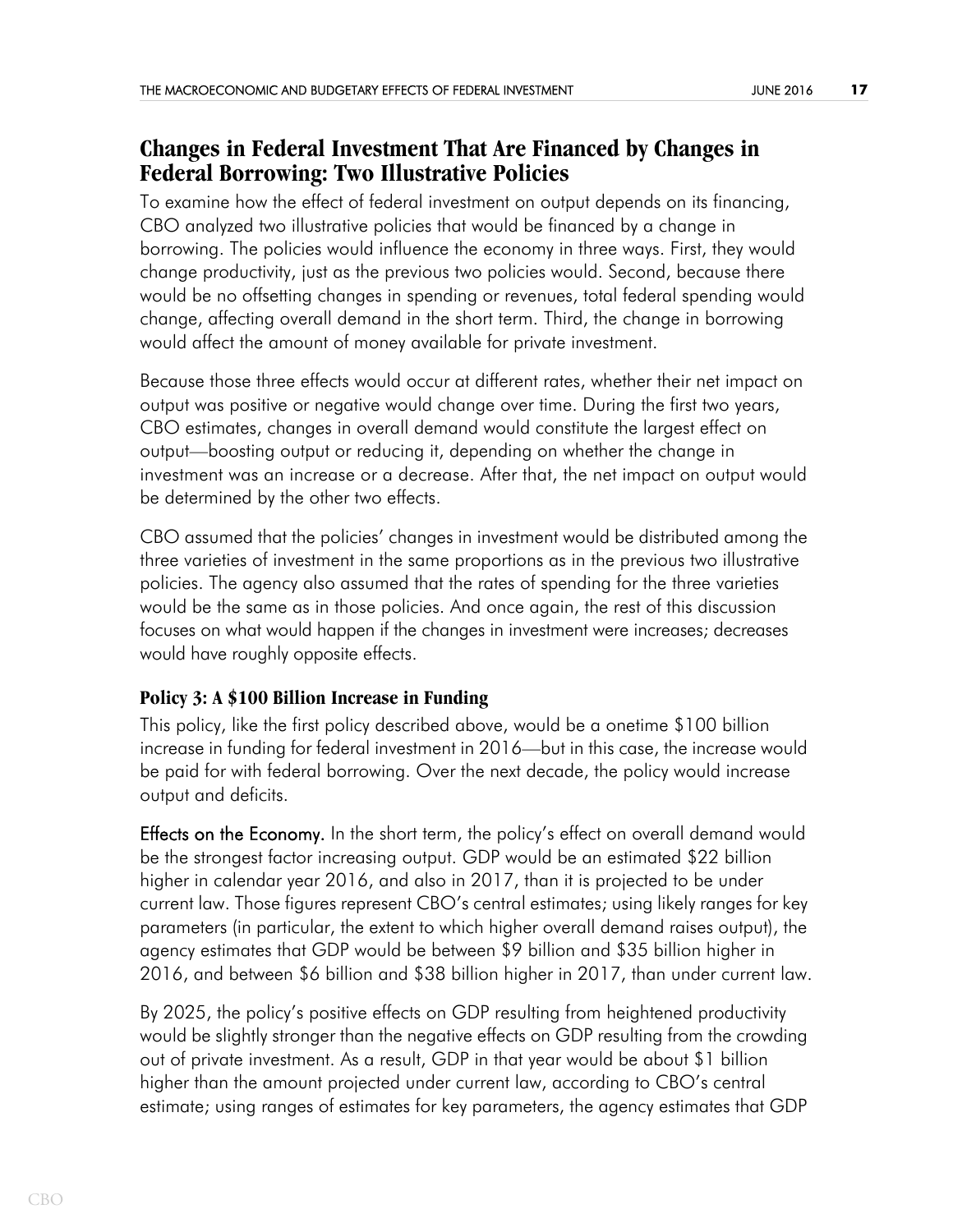<span id="page-17-0"></span>would be as much as \$10 billion higher or \$8 billion lower than under current law (see [Table 4](#page-29-0)).

Over the whole of the next decade, the policy's positive effects on GDP (resulting from the short-term boost in overall demand and from the longer-term rise in productivity) would be greater than its negative effects (from the crowding out of private investment). As a result, GDP would be higher by a cumulative \$45 billion over the decade than projected under current law, CBO estimates—or between \$32 billion lower and \$129 billion higher, if likely ranges for key parameters are used.

The policy's effects on GNP would be noticeably different from its effects on GDP because it would increase interest payments and profits earned by foreigners, whose income earned in this country is included in GDP but not in GNP. Under the policy, GNP in 2025 would be \$5 billion lower than projected under current law, according to CBO's central estimate; according to the ranges of estimates for key parameters, GNP would be between \$14 billion lower and \$5 billion higher. Over the decade, GNP would be a cumulative \$5 billion higher than under current law—or between \$92 billion higher and \$73 billion lower, according to the ranges for key parameters.

In the short term, according to CBO's central estimates, the interest rate on 10-year Treasury securities would be 0.02 percentage points higher in 2016, and 0.03 percentage points higher in 2017, than projected under current law. That would happen because the Federal Reserve would modestly raise short-term interest rates in response to the policy's increase in overall demand, CBO expects. That increase in short-term rates would also push up long-term interest rates. Over the remainder of the decade, changes in interest rates would be largely driven by the policy's increase in productivity, which would raise the return on capital, and by the policy's increased borrowing, which would crowd out private investment. But because those two effects would be small, interest rates would be little changed by 2025.

**Effects on Deficits.** From fiscal years 2016 to 2025, the policy would directly make the deficit larger by financing the increase in federal investment through increased federal borrowing. The direct increase in the deficit, a cumulative \$98 billion, would be slightly less than the policy's \$100 billion increase in funding because not all of that funding would be spent by the end of the decade.

Macroeconomic feedback from the policy would increase the deficit further. Mostly because of higher overall demand in the short term, federal revenues would rise by \$4 billion cumulatively from 2016 to 2025. And mostly because higher interest rates would boost interest payments on federal debt, spending would rise by \$17 billion cumulatively from 2016 to 2025. The total budgetary cost of the policy would thus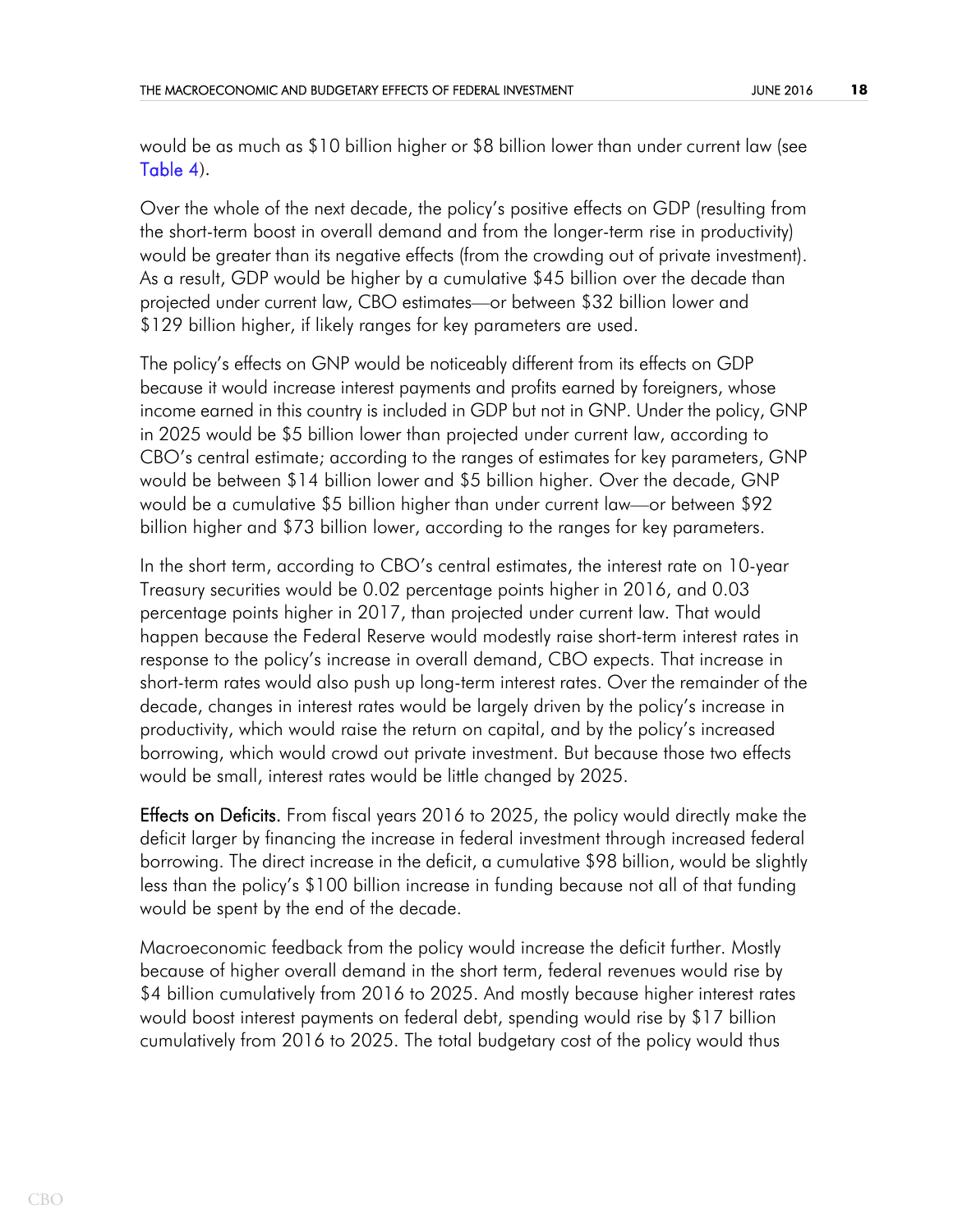increase by \$13 billion, to roughly \$110 billion. According to the full range of estimates, the net increase in deficits would be between \$102 billion and \$119 billion over the decade.<sup>19</sup>

The macroeconomic feedback resulting from the policy would differ in a number of ways from the feedback resulting from the first policy described above. Under that policy, the feedback effects on revenues would occur more slowly, because they would result solely from the policy's gradual increase in productivity. And the feedback effects on spending would be smaller in the first policy because that policy would increase interest rates less.

## **Policy 4: A \$500 Billion Increase in Funding**

This policy, like the second policy described above, would increase funding for federal investment by \$50 billion per year for 10 years, starting in fiscal year 2016. But like the third policy, it would be financed by a change in federal borrowing. Over the next decade, it would increase cumulative output slightly and boost cumulative deficits.

**Effects on the Economy.** Because this policy would initially increase federal investment less than the third policy would, its effect on overall demand in the short term would be smaller. CBO estimates that greater overall demand would make GDP \$12 billion higher in calendar year 2016, and \$18 billion higher in 2017, than projected under current law. Using likely ranges for key parameters, the agency estimates that the increase in GDP would be between \$5 billion and \$19 billion in 2016 and between \$5 billion and \$31 billion in 2017.

<span id="page-18-0"></span>However, because the cumulative increase in federal investment and borrowing would be much larger under this policy than under the third policy, the longer-term increase in productivity would be greater, and so would the crowding out of private investment. In 2025, the negative effect on output from crowding out would be stronger than the positive effect from increased productivity, CBO estimates. (That would happen under this policy but not under the third because in this case, the increase in investment spending would occur more slowly, and the full impact of the policy on productivity would therefore take longer to materialize.) As a result, this policy would make GDP in 2025 \$9 billion (or 0.03 percent) lower than projected under current law (see [Table 5](#page-30-0)). GNP would be lower by a much greater amount, \$29 billion. This policy's large increase in federal investment also means that using a range of estimates of the return on federal investment (and of the other key parameters) has a larger impact on output: Using that range, CBO estimates that GDP would be between \$15 billion higher and \$28 billion lower in 2025.

<sup>19.</sup> Also, under this policy, the additional federal borrowing itself would further swell the government's interest payments on the national debt by \$31 billion from 2016 to 2025. By long-standing Congressional convention, CBO's cost estimates do not include changes in debt service resulting from changes in the amount of debt. So if CBO were producing a cost estimate for a policy like this one that accounted for macroeconomic feedback, it would include the \$13 billion in feedback effects but not the \$31 billion change in debt service.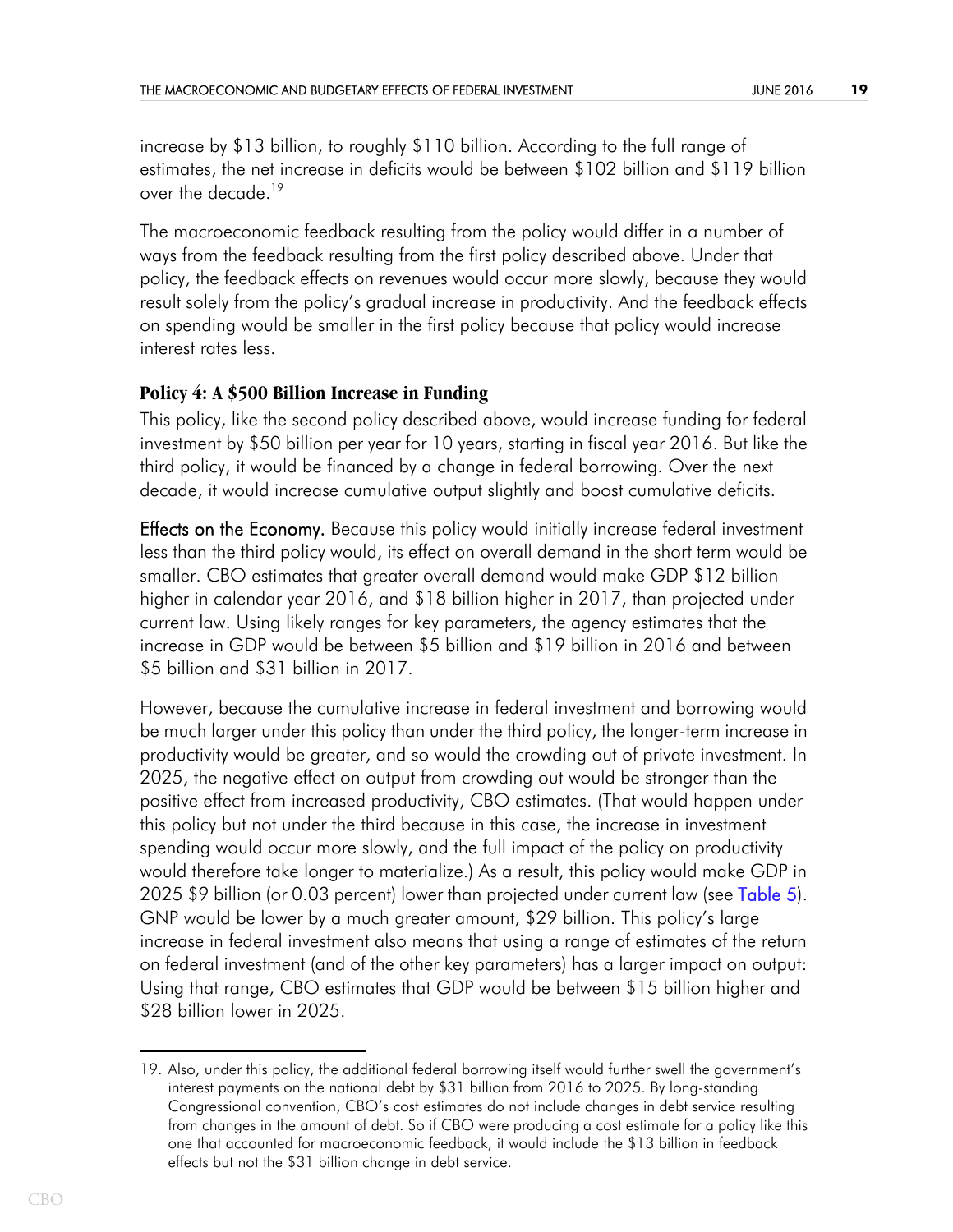Over the next decade, as with the third policy examined above, the cumulative boost in GDP that would result from the short-term increase in overall demand and from the gradual rise in productivity would be stronger than the negative effects from crowding out. From 2016 through 2025, CBO estimates, GDP would be higher than projected under current law by a cumulative \$15 billion (or between \$95 billion lower and \$140 billion higher, when likely ranges for key parameters are used). Chiefly because of more interest payments flowing overseas, GNP would be lower by a cumulative \$69 billion (or between \$186 billion lower and \$67 billion higher). Also as with the previous policy, interest rates would increase slightly, because increased government spending would boost overall demand, increased productivity would raise the return on capital, and increased borrowing would crowd out private investment.

The policy's effects on output would continue well beyond 2025. According to CBO's estimates, the greatest effect on output resulting from the policy's increase in productivity would occur in 2035; thereafter, that effect would diminish, as the investments purchased under the policy continued to depreciate. Even in 2035, however, that positive effect on output from increased productivity would be weaker than the negative effect from crowding out. On net, CBO estimates, GDP in 2035 would be about 0.04 percent lower than projected under current law.

**Effects on Deficits.** The policy's changes in federal borrowing would directly increase deficits by a cumulative \$398 billion from fiscal years 2016 to 2025. Again, that increase would be less than the policy's total \$500 billion increase in funding because not all of that funding would be spent by the end of the decade.

Macroeconomic feedback from the policy would decrease revenues by a cumulative \$4 billion from 2016 to 2025. That would occur because lower output in the second half of the decade would reduce profits while the higher interest rates boosted interest income—and profits are taxed at a higher effective rate than interest income is. Feedback would also increase spending by \$23 billion, primarily because the slight increase in interest rates would boost interest payments on federal debt. As a result of those feedback effects, the budgetary cost of the policy over the decade would increase by \$26 billion, to \$424 billion. Under the full range of estimates, the cost would be between \$407 billion and \$439 billion.<sup>20</sup>

# **How the Size of a Change in Federal Investment Influences Its Effects**

Over the next 10 years, the cumulative effects on GDP of the second policy described above, which would increase investment funding by a total of \$500 billion, are less than twice as large as those of the first policy, which would increase investment funding by \$100 billion—because the \$500 billion would be spread out over a much longer period. The cumulative effects of the fourth policy on GDP, meanwhile, would be smaller than those of the third, even though the investment funding would be greater—

<sup>20.</sup> The additional federal borrowing itself would further swell the government's interest payments on the national debt by \$73 billion from 2016 to 2025.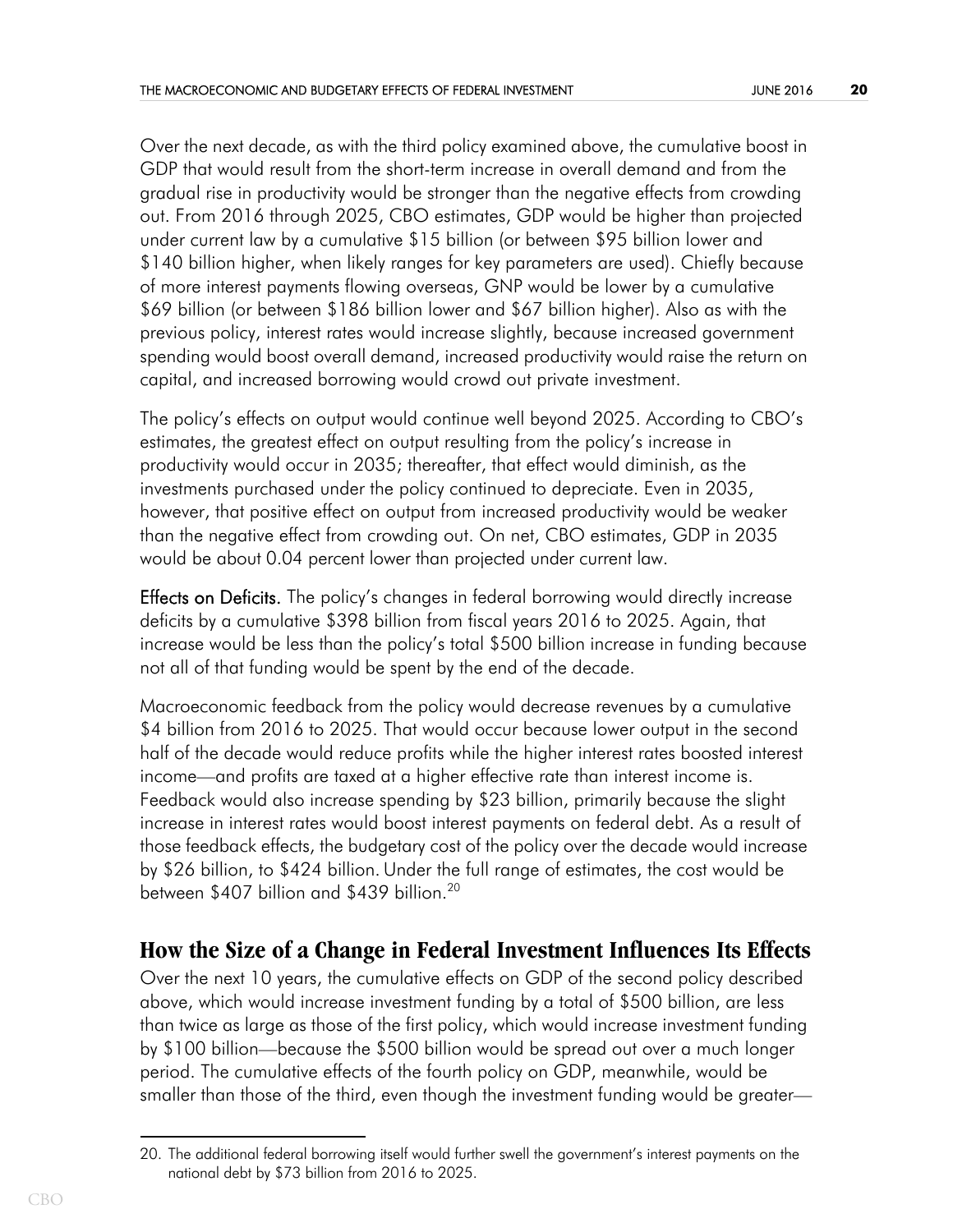because the deficit increases would also be greater. Nevertheless, if the timing of the spending and the nature of the financing were the same among the policies, a \$500 billion policy would have effects that were about five times as large as the effects of the corresponding \$100 billion policy.

The effects of still larger changes in investment, however, might not be proportional to the effects of the policies analyzed in this report. As a result, the estimates in this report might not be useful for assessing the effects of such changes. For example, very large reductions in spending could have disproportionately large effects if they led highly productive investments, such as the Interstate System of highways, to deteriorate. In addition, the effects of very large increases in federal investment might not be as large as the effects of equally large decreases. If investment projects were chosen on the basis of a ranking from most to least productive, the negative economic impact of canceling projects that were already scheduled or under way would be larger than the positive economic impact of undertaking new projects.

## **Some Limitations of CBO's Methods**

For three main reasons, the methods that CBO used to analyze the illustrative policies in this report apply only partly to the analysis of particular proposals. First, the extent to which federal investment spending affects private-sector output by changing productivity increases over time—but at different speeds for the three major types of investment (in physical capital, R&D, and education and training). An analysis of a particular proposal would account for differences in those speeds. CBO's analysis of the illustrative policies, by contrast, uses an average percentage—one that is based on the three types' historical shares of total federal investment (see [Figure 1](#page-25-0)).

<span id="page-20-1"></span><span id="page-20-0"></span>CBO also used an average rate of return for all three types of investment, even though they no doubt have different rates of return, as do different investments within each type. In CBO's view, evidence is relatively weak about the rates of return on federal investment in R&D and in education and training (see [Box 2\)](#page-23-0). The agency therefore estimated those rates of return as a fraction of the average return on all private-sector investment; the resulting rates were roughly equal to CBO's estimate of the average rate of return on federal investment in physical capital. So for the sake of simplicity, CBO used a single rate of return—equal to the value for physical capital—for all three types in its evaluation of the illustrative policies.

A third feature of this analysis that may not apply to specific proposals is the way that it accounts for states', local governments', and private entities' adjustments of their own investment spending in response to changes in federal investment. Those adjustments may magnify or mute the effects of the original federal investment on output, depending on the details of the proposal and the condition of the state and local governments' finances. CBO's estimate of nonfederal responses is consistent with the findings in the recent research literature. However, the studies in that literature are limited in scope—they largely examine state highway spending—and their estimates vary considerably.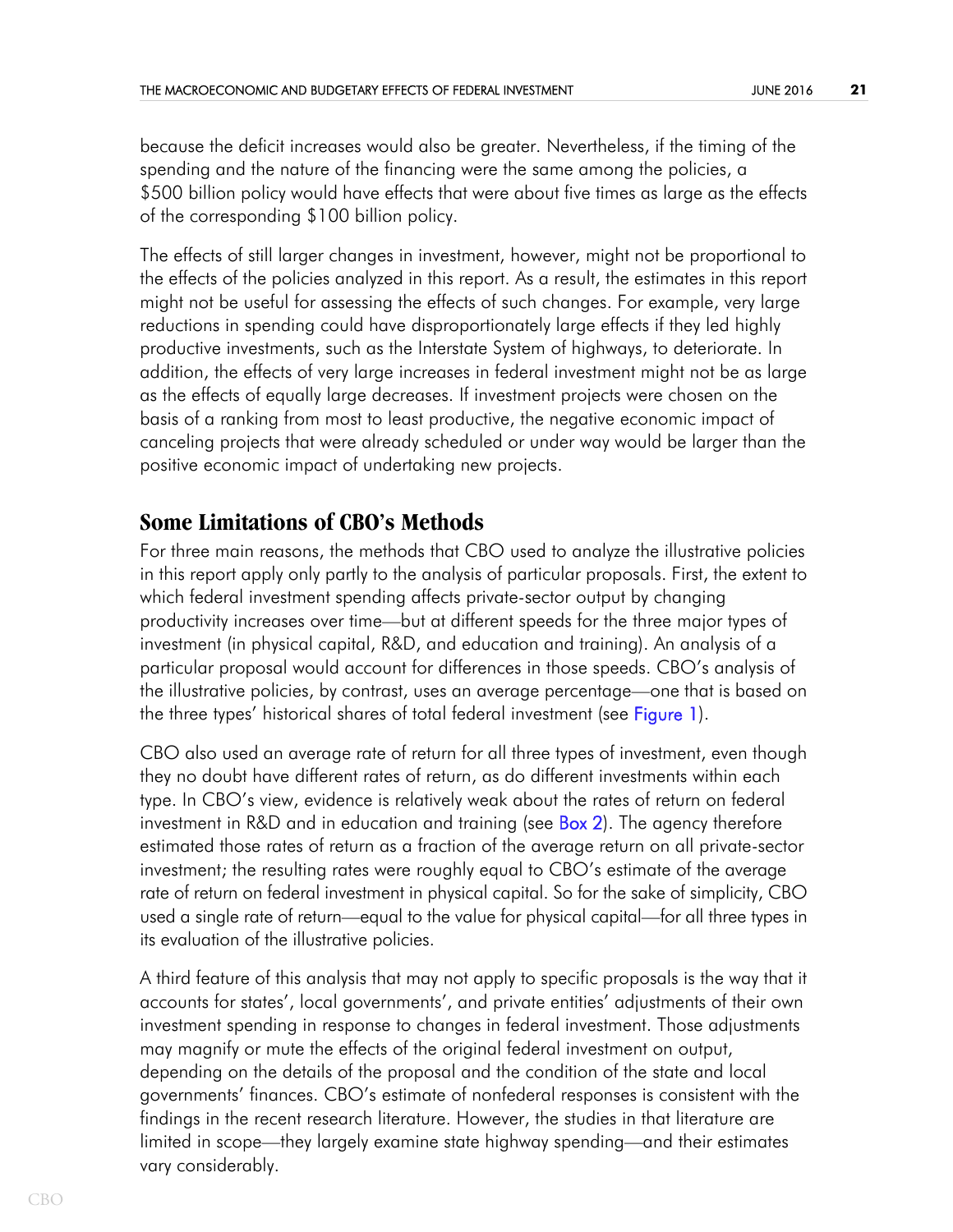# **About This Document**

This report provides background information about how the Congressional Budget Office estimates the effects of federal investment on the economy and on the budget. In keeping with CBO's mandate to provide objective, impartial analysis, the report makes no recommendations.

Devrim Demirel wrote the report and contributed to the analysis. Alex Arnon (formerly of CBO), Sheila Campbell, William Carrington, Jonathan Huntley, Leah Loversky (formerly of CBO), Lucille Msall, Nathan Musick, Sarah Puro, Frank Russek (formerly of CBO), Natalie Tawil, and Shiqi Zheng (formerly of CBO) also contributed to the analysis, with guidance from Wendy Edelberg, Kim Kowalewski, and Benjamin Page (formerly of CBO). Christi Hawley Anthony, Molly Dahl, Philip Ellis, Douglas Elmendorf (formerly of CBO), Joseph Kile, Chad Shirley, and Jeffrey Werling provided useful comments. Helpful comments were also provided by Davide Furceri of the International Monetary Fund, Andrew Haughwout of the Federal Reserve Bank of New York, and Sylvain Leduc of the Bank of Canada. Pedro Bom of the University of Vienna provided useful data. (The assistance of external researchers implies no responsibility for the final product, which rests solely with CBO.)

Jeffrey Kling and Robert Sunshine reviewed the report, Benjamin Plotinsky edited it, and Jeanine Rees prepared it for publication. An electronic version is available on CBO's website ([www.cbo.gov/publication/51628\)](http://www.cbo.gov/publication/51628).

 $7160$ 

Keith Hall Director

June 2016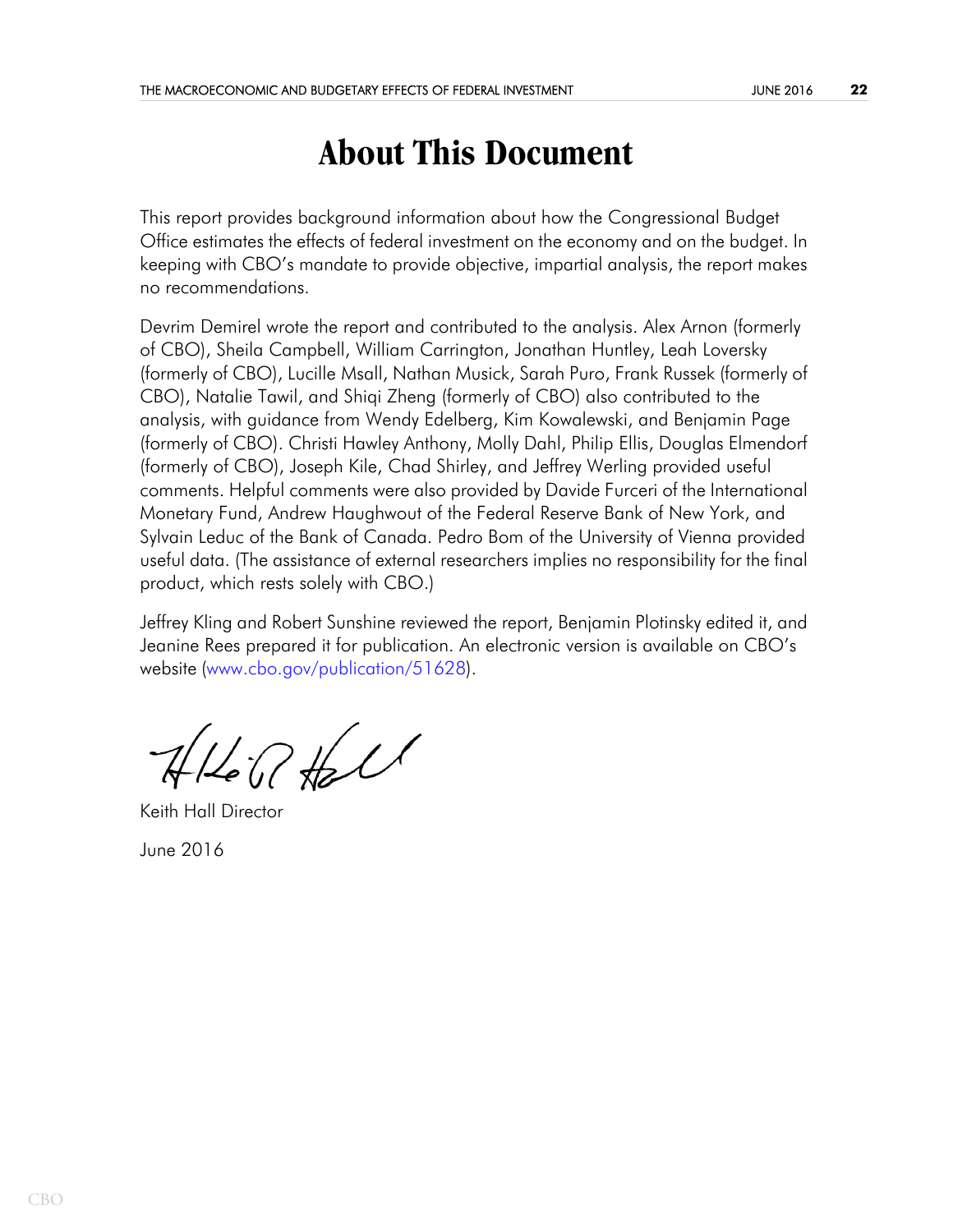$Row 1$ 

### <span id="page-22-0"></span>**Return to Reference 1.2 Box 1. [Return to Reference 1,](#page-5-0) [2](#page-12-0)**

### **The Effects of Federal Investment Proposed in the President's Budget for 2017**

Each year, after the President releases the Administration's budget request, the Congressional Budget Office analyzes the proposals in that request. Using its own economic projections and estimating procedures, CBO projects what the federal budget would look like over the next 10 years if the President's proposals were adopted. CBO usually provides that information in two reports. In general, the first report examines the proposals' direct effects on the budget; the second, which takes more time to prepare, shows the effects that the proposals would have on the economy and how those macroeconomic effects would, in turn, feed back into the budget.<sup>21</sup>

In the President's 2017 budget, he proposed to increase federal investment by boosting spending on surface transportation, education and job-training programs, and research and development (R&D). To that end, the President has proposed increasing the existing limits on discretionary spending for 2017 through 2021 and setting limits for the 2022–2026 period that would be higher than the amounts projected in CBO's baseline. CBO estimates that during the 2017–2026 period, federal investment would be \$514 billion greater under the President's proposals than it is in the baseline.

Such an increase would eventually boost the economy's potential output (which is the economy's maximum sustainable level of production) by raising productivity—by amounts that would differ by the type of investment. However, the increase in investment would probably reduce potential output slightly over the 10-year period, in CBO's assessment: The small increases in productivity occurring during that period would be more than offset by the fact that the increase in investment would temporarily encourage people to leave the labor force and enter school (an effect that would be particularly strong for a proposed increase in investment in higher education). After completing school, however, the people who had left the labor force would rejoin it and be more productive than they would have been otherwise.

The proposed increases in investment would have a limited effect on productivity over the next decade partly because certain types of investment take a while to begin boosting output. For instance, CBO expects that the proposed increases in spending for early childhood education would boost the eventual earnings of people who are currently children in preschool, but not until after 2026. Similarly, there would be lags between spending money on transportation and R&D and seeing potential output rise—a shorter lag in the former case, a longer one in the latter. All told, CBO estimates that only \$234 billion, less than half of the total increase in federal investment, would begin to have an effect on potential output between 2017 and 2026. (That share is smaller than the corresponding share in the illustrative policies examined in this report.) Most of the boost to the economy's potential output resulting from that \$234 billion increase in investment—as well as all of the other \$280 billion—would occur well after 2026.

The investment proposals in the President's 2017 budget would have many other effects on the economy. In particular, by increasing productivity, they would raise the return on investment (that is, interest rates) and the return on working (that is, wages and salaries). Those increases would

<sup>21.</sup> See Congressional Budget Office, *An Analysis of the President's 2017 Budget* (March 2016), [www.cbo.gov/publica](https://www.cbo.gov/publication/51383)[tion/51383](https://www.cbo.gov/publication/51383); and Congressional Budget Office, *A Macroeconomic Analysis of the President's 2017 Budget* (June 2016), [www.cbo.gov/publication/51625](http://www.cbo.gov/publication/51625).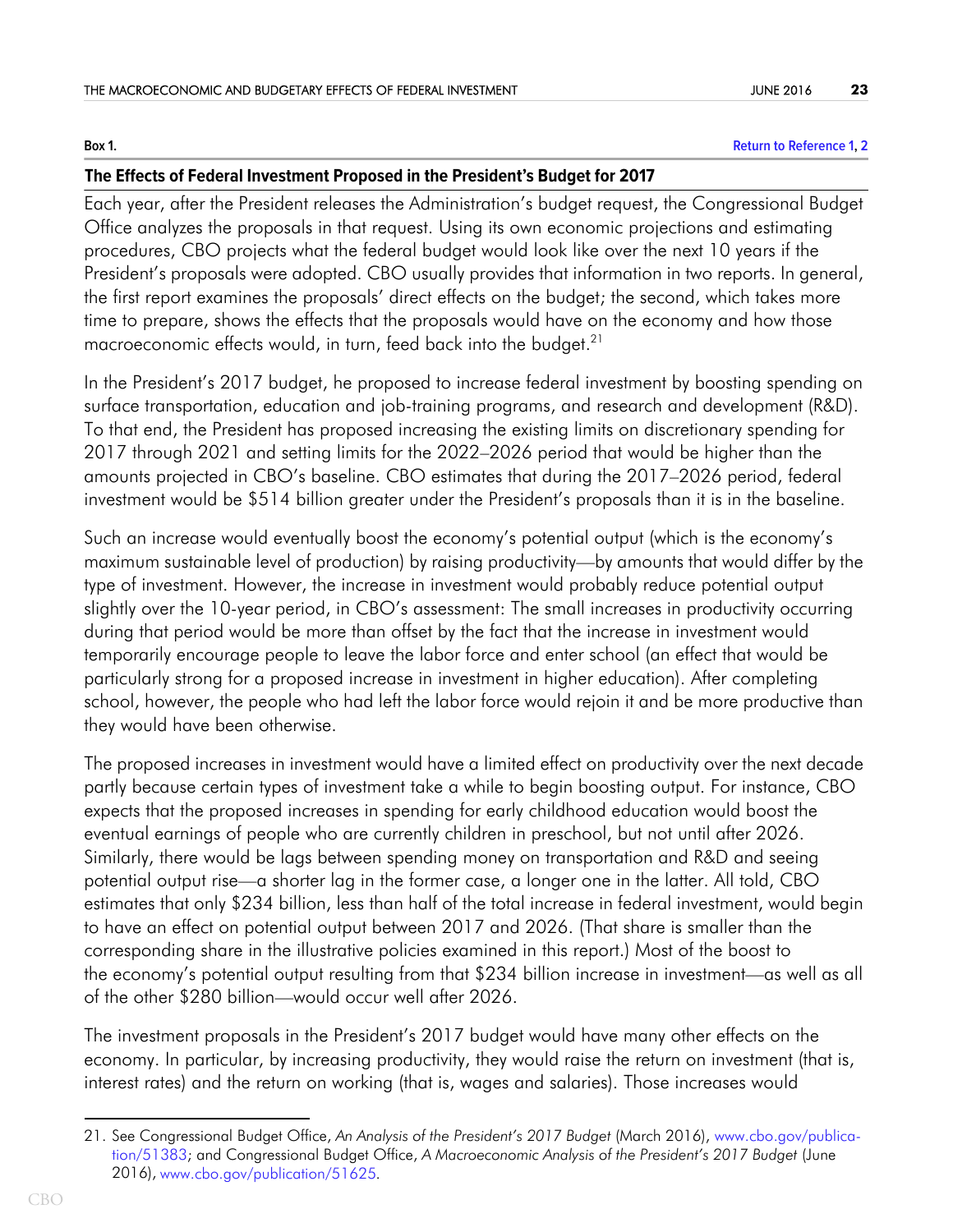strengthen people's incentives to save, invest, and work, and they would also increase the government's interest payments. As this report explains, the size of those effects would depend on how the President's investment proposals were financed. But there is no way to clearly identify that financing, because the President's budget request included many changes to spending and did not specify how any particular change would be financed. (CBO's analysis of the macroeconomic effects of the President's proposals incorporated the effects of the financing of that budget as a whole.)

Finally, the President's budget proposals would have many effects on the economy beyond those resulting from changes in federal investment.

### <span id="page-23-0"></span>**Box 2. [Return to Reference 1,](#page-6-0) [2](#page-20-0) Researchers' Estimates of the Effects of Public Investment on Output**

Researchers' estimates of the long-term effects of public investment on output vary according to the type of investment under consideration. Studies of investment in physical capital typically provide a direct estimate of the investment's effect on output. By contrast, studies of education and of research and development (R&D) typically provide only indirect evidence. For example, many researchers have estimated the effect of additional years of education on people's wages, and some have estimated the effects of additional years of education on output, but there are few estimates of the direct effect on output of federal investment in education. Similarly, though some researchers have estimated the effect of federal investment in R&D on various outcomes (such as the number of patents granted), there is little evidence of how those outcomes affect output.

Because there are few estimates of the direct effect on output of federal investment in education and in R&D, the Congressional Budget Office bases its estimate of the productivity of federal investment primarily on researchers' estimates of the productivity of investment in public physical capital. On the basis of published studies on the U.S. economy, CBO estimates that an increase in public investment that increases public capital by 1 percent boosts private-sector output by about 0.06 percent in the long term, on average.<sup>22</sup> That is, the long-term *elasticity* of output with respect to public capital is roughly 0.06. Research that estimates the effect on output of a particular kind of investment in physical capital, highway spending, similarly suggests that the elasticity ranges from 0.04 to 0.09.<sup>23</sup>

The elasticity of 0.06 is roughly consistent with the findings of a recent survey.<sup>24</sup> That survey looked at 68 studies, conducted between 1983 and 2008, that examined government investment in physical capital as far back as the 1940s. The studies found long-term elasticities that ranged from negative

<sup>22.</sup> Here, public capital is the total fixed assets of federal, state, and local governments.

<sup>23.</sup> See M. Ishaq Nadiri and Theofanis P. Mamuneas, *Contribution of Highway Capital to Industry and National Productivity Growth* (prepared by Apogee Research, Inc., for the Federal Highway Administration, Office of Policy Development, September 1996), [www.ntl.bts.gov/lib/5000/5800/5807/growth.pdf](http://www.ntl.bts.gov/lib/5000/5800/5807/growth.pdf) (1.0 MB); and John Fernald, "Roads to Prosperity? Assessing the Link Between Public Capital and Productivity," *American Economic Review*, vol. 89, no. 3 (June 1999), pp. 619–638,<http://tinyurl.com/pzg9qtt>. For further discussion, see Congressional Budget Office, *Approaches to Making Federal Highway Spending More Productive* (February 2016), [www.cbo.gov/](http://www.cbo.gov/publication/50150) [publication/50150](http://www.cbo.gov/publication/50150).

<sup>24.</sup> Pedro R. D. Bom and Jenny E. Ligthart, "What Have We Learned From Three Decades of Research on the Productivity of Public Capital?" *Journal of Economic Surveys*, vol. 28, no. 5 (December 2014), pp. 889–916, [http://dx.doi.org/](http://dx.doi.org/10.1111/joes.12037) [10.1111/joes.12037.](http://dx.doi.org/10.1111/joes.12037)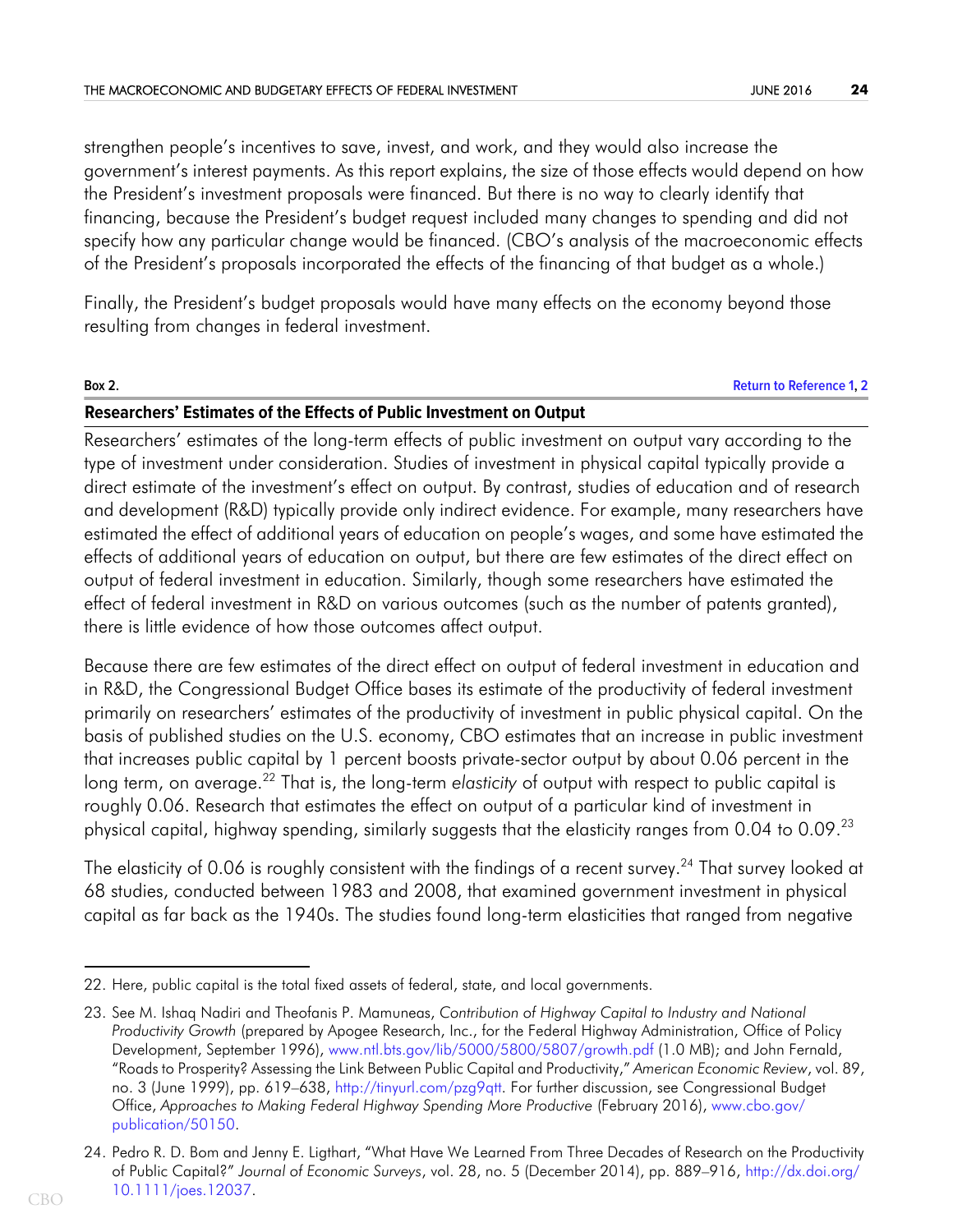to significantly positive. After accounting for the studies' differences in scope and design, the survey reported a long-term elasticity of output with respect to all national public capital that was roughly 0.12. However, the survey also reported that studies examining relatively recent periods had found significantly lower elasticities, suggesting that the elasticity has declined over time and that the current elasticity is significantly lower than 0.12.

CBO's estimate of the elasticity of output with respect to public capital, 0.06, implies that the average return on an additional dollar of federal investment is about 5 percent, which is roughly one-half as large as CBO's current estimate of the average return on an additional dollar of private investment.<sup>25</sup> That 5 percent is therefore CBO's central estimate. In CBO's judgment, that central estimate, and the range of estimates that the agency uses to assess the uncertainty surrounding it, are consistent with the range of estimates found in the research literature.

The research literature also provides evidence that increased public investment strongly boosts output in the short term. For example, a recent study by the International Monetary Fund found that in advanced and developing economies alike, increases in public infrastructure investment significantly increased output in the short term (as well as in the long term).<sup>26</sup> Another recent study found that in the United States, increases in state highway spending boosted state output in the year of the spending increase and one year afterward.<sup>27</sup> Those findings are consistent with CBO's estimates, in this report, of the short-term effects of increases in investment that are not financed by means of offsetting spending cuts.

<sup>25.</sup> The return on an additional dollar's worth of public capital is calculated as the elasticity of output with respect to public capital, roughly 0.06, multiplied by the ratio of output to public capital, which is estimated to have been about 1.3 in 2015. (For a similar approach to calculating that return, see Bom and Ligthart, p. 907.) That calculation yields a rate of return on public capital of about 8 percent. In CBO's view, however, an additional dollar of federal investment increases public capital by only about two-thirds of a dollar, on average, because the remaining one-third is offset by a decrease in investment by state and local governments. So the average rate of return on an additional dollar of federal investment is about two-thirds times 8 percent—that is, about 5 percent.

<sup>26.</sup> Abdul Abiad and others, "Is It Time for an Infrastructure Push? The Macroeconomic Effects of Public Investment," in *World Economic Outlook: Legacies, Clouds, Uncertainties* (International Monetary Fund, October 2014), pp. 75– 114, [www.imf.org/external/pubs/ft/weo/2014/02](http://www.imf.org/external/pubs/ft/weo/2014/02/).

<sup>27.</sup> The estimated effect on state output then became negative for a few years, then became significantly positive, and finally disappeared about 10 years after the increase in spending. See Sylvain Leduc and Daniel Wilson, *Roads to Prosperity or Bridges to Nowhere? Theory and Evidence on the Impact of Public Infrastructure Investment*, Working Paper 18042 (National Bureau of Economic Research, May 2012), [www.nber.org/papers/w18042](http://www.nber.org/papers/w18042).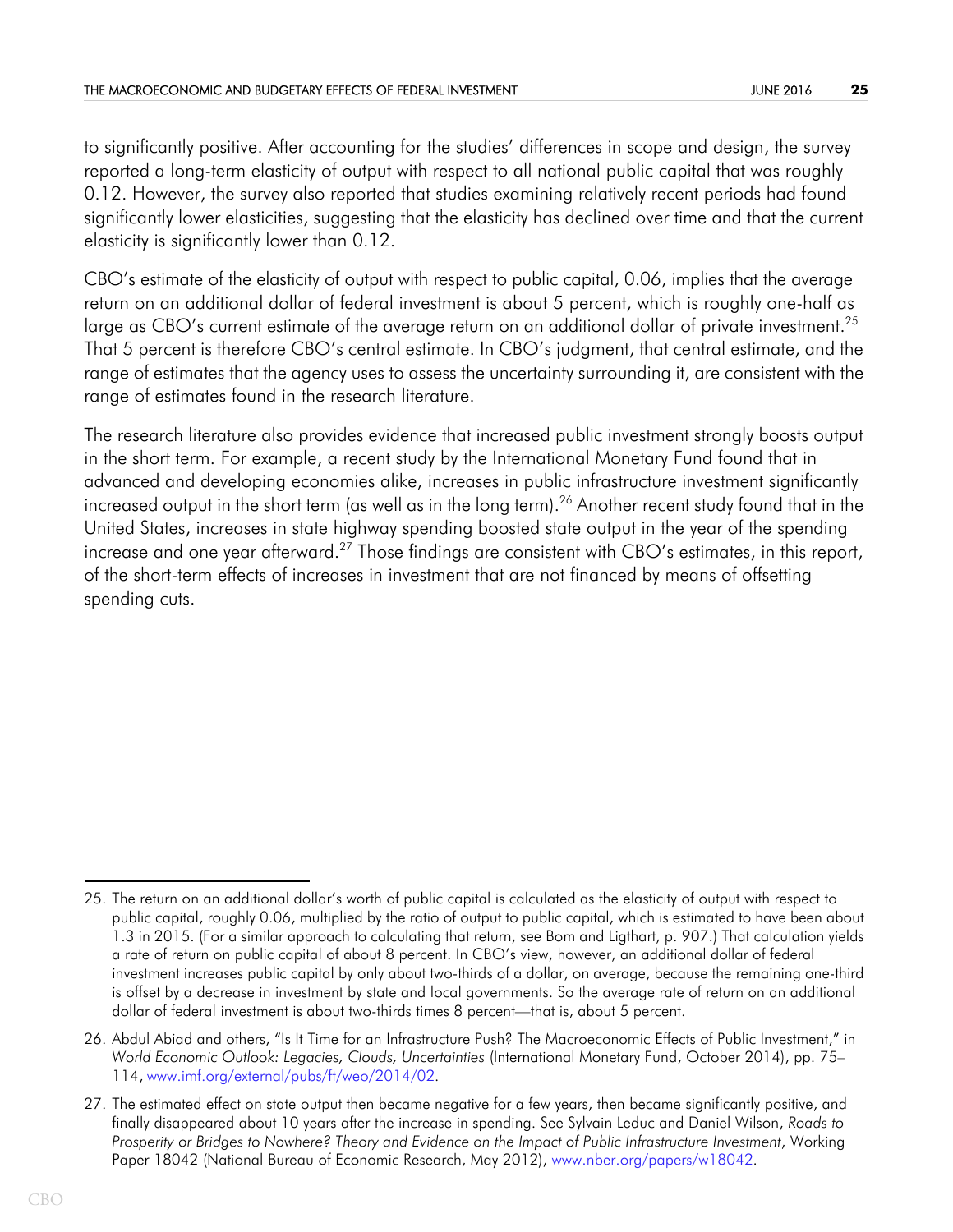<span id="page-25-0"></span>

**Figure 1. [Return to Reference 1,](#page-8-0) [2](#page-20-1)**



Source: Congressional Budget Office.

<span id="page-25-1"></span>**Table 1. [Return to Reference 1,](#page-13-0) [2](#page-14-0)**

### **Funding and Spending in the Illustrative Policies**

Billions of Dollars

|                                   |      |      |      |          |          |          |      |      |        |          | Total,    |
|-----------------------------------|------|------|------|----------|----------|----------|------|------|--------|----------|-----------|
|                                   | 2016 | 2017 | 2018 | 2019     | 2020     | 2021     | 2022 | 2023 | 2024   | 2025     | 2016-2025 |
| Policies 1 and 3                  |      |      |      |          |          |          |      |      |        |          |           |
| Additional Funding for Investment | 100  | 0    | 0    | $\bf{0}$ | $\Omega$ | $\Omega$ | 0    | 0    | 0      | $\bf{0}$ | 100       |
| <b>Estimated Outlays</b>          | 14   | 35   | 21   | 14       | 9        | 3        |      |      | $\ast$ | $\ast$   | 98        |
| Policies 2 and 4                  |      |      |      |          |          |          |      |      |        |          |           |
| Additional Funding for Investment | 50   | 50   | 50   | 50       | 50       | 50       | 50   | 50   | 50     | 50       | 500       |
| <b>Estimated Outlays</b>          |      | 25   | 36   | 43       | 46       | 47       | 49   | 49   | 48     | 48       | 398       |

Source: Congressional Budget Office.

Outlays are cash disbursements from the Treasury; funding, by contrast, is the authority to enter into obligations that result in that spending. In Policies 1 and 2, the increases in investment funding would be financed by offsetting changes in noninvestment discretionary spending. The total amount spent and the timing of the spending could vary, depending on the particular components of the increase in federal investment.

\* = between zero and \$0.5 billion.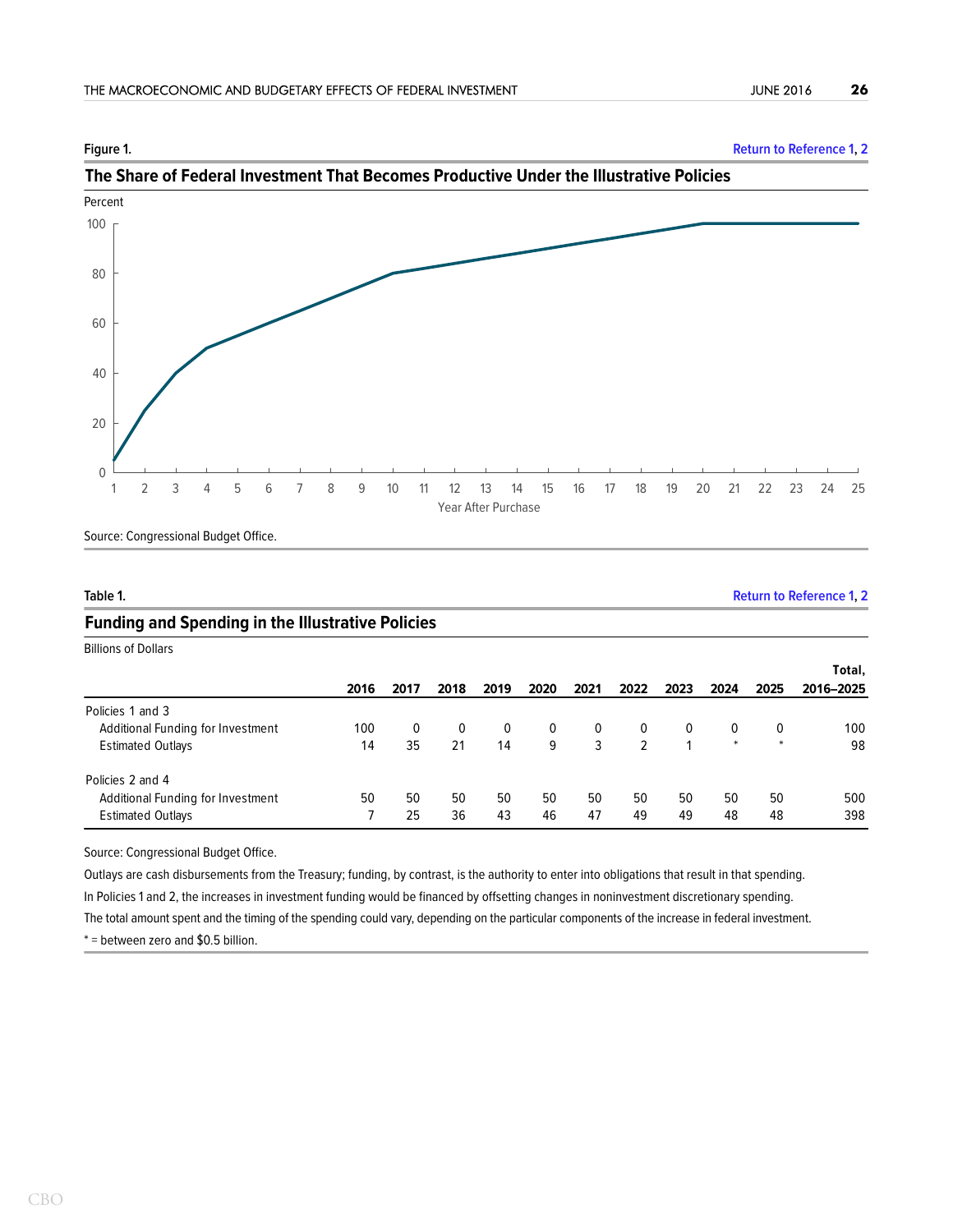Billions of Dollars

### -10 -5 0 5 10 15 20 25 **Policy 3 Policy 1 Policy 4 Policy 2 Increase or Decrease (-) in Gross Domestic Product \$100 Billion Increase in Investment Funding \$500 Billion Increase in Investment Funding**

### <span id="page-26-0"></span>**Figure 2. [Return to Reference](#page-13-1) The Effects of the Illustrative Policies on Output and the Deficit**

**Increase (-) or Decrease in the Federal Deficit Caused by Macroeconomic Feedback**



Source: Congressional Budget Office.

In Policy 1, a onetime \$100 billion increase in investment funding would be financed by offsetting changes in noninvestment discretionary spending.

In Policy 2, an annual \$50 billion increase in investment funding for 10 years would be financed by offsetting changes in noninvestment discretionary spending.

In Policy 3, a onetime \$100 billion increase in investment funding would be financed by federal borrowing.

In Policy 4, an annual \$50 billion increase in investment funding for 10 years would be financed by federal borrowing.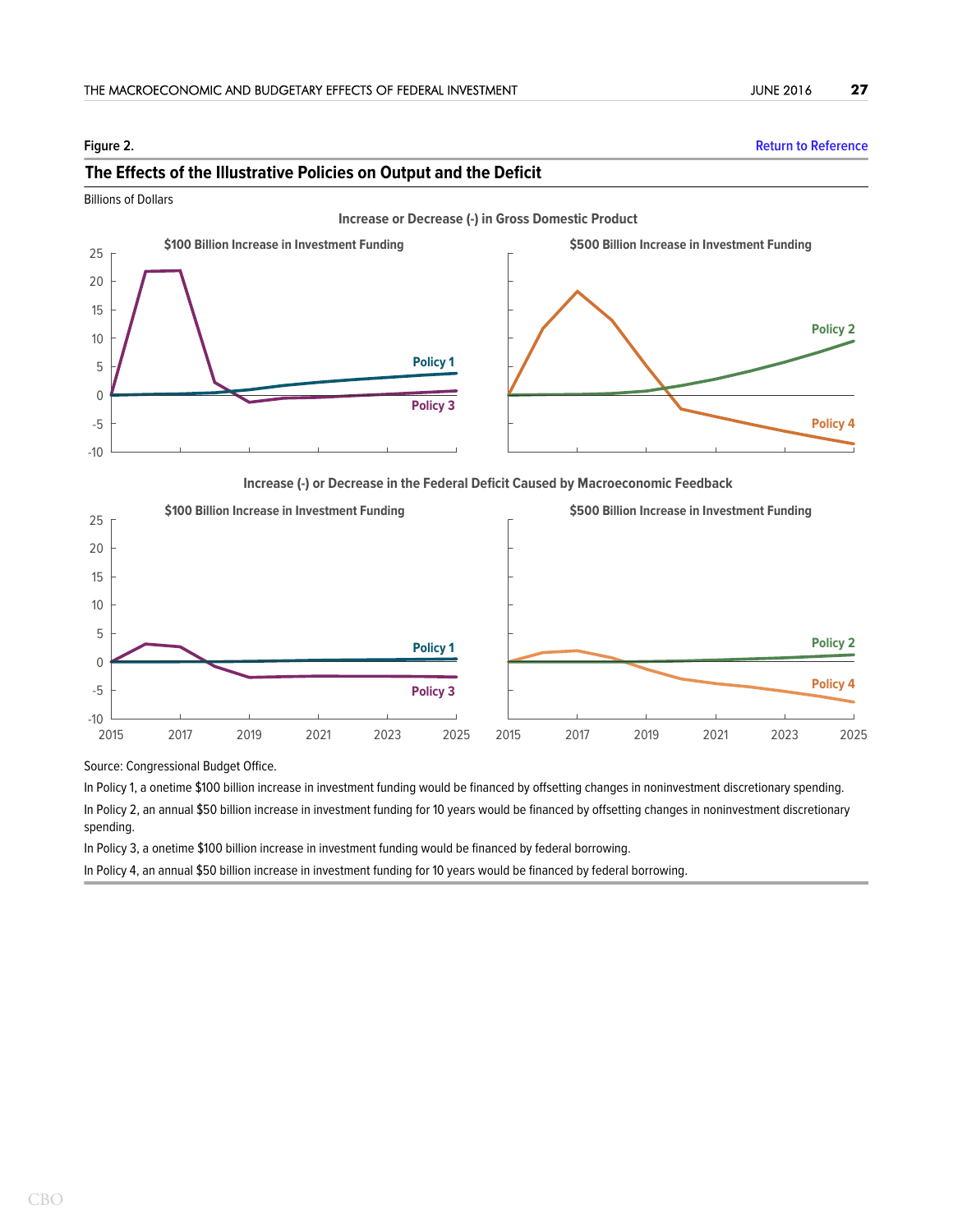### **The Effects of Policy 1**

<span id="page-27-0"></span>

| Table 2. | <b>Return to Reference</b> |
|----------|----------------------------|
|          |                            |
|          |                            |

|                                | 2025                                           | Total, 2016-2025                         |  |  |
|--------------------------------|------------------------------------------------|------------------------------------------|--|--|
|                                | <b>Macroeconomic Effects</b>                   |                                          |  |  |
|                                | Increase in Gross Domestic Product             |                                          |  |  |
|                                | (Billions of dollars)                          |                                          |  |  |
| <b>Central Estimate</b>        | 4                                              | 19                                       |  |  |
| Likely Range                   | $0 \text{ to } 8$                              | 0 to 39                                  |  |  |
|                                |                                                | Increase in Gross National Product       |  |  |
|                                |                                                | (Billions of dollars)                    |  |  |
| <b>Central Estimate</b>        | 3                                              | 14                                       |  |  |
| Likely Range                   | $0$ to $7$                                     | 0 to 30                                  |  |  |
|                                | Increase in 10-Year Treasury Rate              |                                          |  |  |
|                                |                                                | (Percentage points) <sup>a</sup>         |  |  |
| <b>Central Estimate</b>        | ÷                                              | n.a.                                     |  |  |
| Likely Range                   | ×.                                             | n.a.                                     |  |  |
|                                | <b>Budgetary Effects (Billions of dollars)</b> |                                          |  |  |
|                                |                                                | <b>Direct Budgetary Effects</b>          |  |  |
| <b>Effect on Outlays</b>       | 0                                              | 0                                        |  |  |
| <b>Effect on Revenues</b>      | U                                              | 0                                        |  |  |
| Increase (-) or                |                                                |                                          |  |  |
| <b>Decrease in the Deficit</b> | 0                                              | 0                                        |  |  |
|                                |                                                | <b>Effects of Macroeconomic Feedback</b> |  |  |
| <b>Effect on Outlays</b>       | $**$                                           | 1                                        |  |  |
| <b>Effect on Revenues</b>      | 1                                              | 3                                        |  |  |
| <b>Decrease in the Deficit</b> | 1                                              | 2                                        |  |  |
|                                | <b>Total Budgetary Effects</b>                 |                                          |  |  |
| <b>Effect on Outlays</b>       | **                                             | 1                                        |  |  |
| <b>Effect on Revenues</b>      | 1                                              | 3                                        |  |  |
| <b>Decrease in the Deficit</b> | 1                                              | 2                                        |  |  |

Source: Congressional Budget Office.

In Policy 1, a onetime \$100 billion increase in investment funding would be financed by offsetting changes in noninvestment discretionary spending.

CBO's central estimates are the outcomes expected when key inputs to an analysis are at the midpoints of their ranges.

n.a. = not applicable; \* = between zero and 0.005 percentage points; \*\* = between zero and \$0.5 billion.

a. Rounded to the nearest 0.01 percentage point.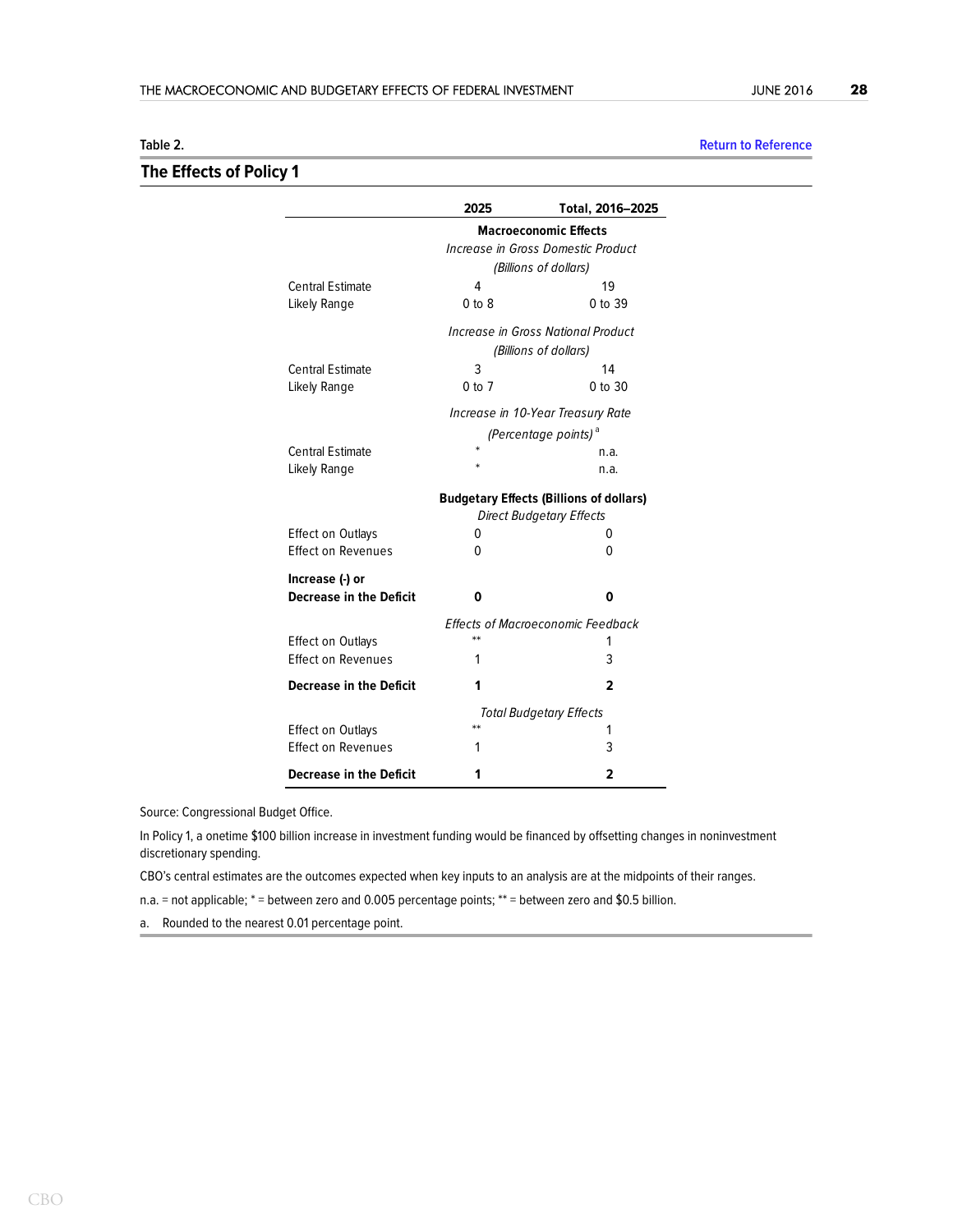### **The Effects of Policy 2**

# <span id="page-28-0"></span>**Table 3. [Return to Reference](#page-15-0)**

|                                | 2025                                                                              | Total, 2016-2025                   |  |  |
|--------------------------------|-----------------------------------------------------------------------------------|------------------------------------|--|--|
|                                | <b>Macroeconomic Effects</b>                                                      |                                    |  |  |
|                                | Increase in Gross Domestic Product                                                |                                    |  |  |
|                                | (Billions of dollars)                                                             |                                    |  |  |
| <b>Central Estimate</b>        | 10                                                                                | 33                                 |  |  |
| Likely Range                   | 0 to 20                                                                           | 0 to 69                            |  |  |
|                                |                                                                                   | Increase in Gross National Product |  |  |
|                                |                                                                                   | (Billions of dollars)              |  |  |
| <b>Central Estimate</b>        | 7                                                                                 | 24                                 |  |  |
| Likely Range                   | 0 to 16                                                                           | 0 to 52                            |  |  |
|                                |                                                                                   | Increase in 10-Year Treasury Rate  |  |  |
|                                |                                                                                   | (Percentage points) <sup>a</sup>   |  |  |
| <b>Central Estimate</b>        |                                                                                   | n.a.                               |  |  |
| Likely Range                   | 0 to $0.01$                                                                       | n.a.                               |  |  |
|                                | <b>Budgetary Effects (Billions of dollars)</b><br><b>Direct Budgetary Effects</b> |                                    |  |  |
| <b>Effect on Outlays</b>       | 0                                                                                 | 0                                  |  |  |
| <b>Effect on Revenues</b>      | 0                                                                                 | 0                                  |  |  |
| Increase (-) or                |                                                                                   |                                    |  |  |
| <b>Decrease in the Deficit</b> | 0                                                                                 | 0                                  |  |  |
|                                | <b>Effects of Macroeconomic Feedback</b>                                          |                                    |  |  |
| <b>Effect on Outlays</b>       | $**$                                                                              | 1                                  |  |  |
| <b>Effect on Revenues</b>      | $\mathfrak z$                                                                     | 6                                  |  |  |
| <b>Decrease in the Deficit</b> | 1                                                                                 | 4                                  |  |  |
|                                | <b>Total Budgetary Effects</b>                                                    |                                    |  |  |
| <b>Effect on Outlays</b>       | $^{**}$                                                                           | 1                                  |  |  |
| <b>Effect on Revenues</b>      | 2                                                                                 | 6                                  |  |  |
| Decrease in the Deficit        | 1                                                                                 | 4                                  |  |  |

Source: Congressional Budget Office.

In Policy 2, an annual \$50 billion increase in investment funding for 10 years would be financed by offsetting changes in noninvestment discretionary spending.

CBO's central estimates are the outcomes expected when key inputs to an analysis are at the midpoints of their ranges.

n.a. = not applicable; \* = between zero and 0.005 percentage points; \*\* = between zero and \$0.5 billion.

a. Rounded to the nearest 0.01 percentage point.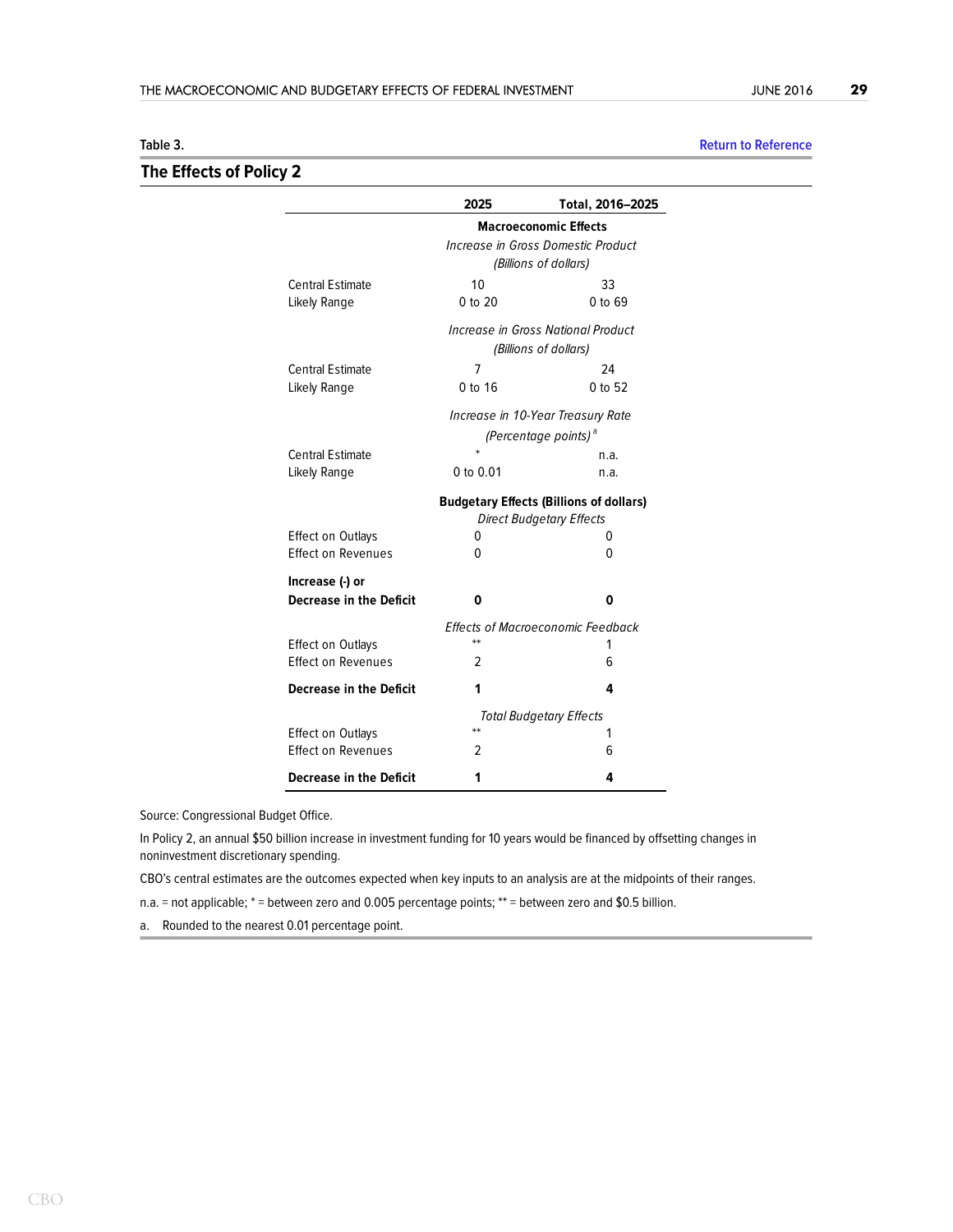### <span id="page-29-0"></span>**Table 4. [Return to Reference](#page-17-0) The Effects of Policy 3**

| <b>Return to Refere</b> |  |  |
|-------------------------|--|--|

|                             | 2025                                      | Total, 2016-2025                               |  |  |
|-----------------------------|-------------------------------------------|------------------------------------------------|--|--|
|                             | <b>Macroeconomic Effects</b>              |                                                |  |  |
|                             | Increase in Gross Domestic Product        |                                                |  |  |
|                             | (Billions of dollars)                     |                                                |  |  |
| <b>Central Estimate</b>     | 1                                         | 45                                             |  |  |
| Likely Range                | $-8$ to 10                                | $-32$ to 129                                   |  |  |
|                             | <b>Increase in Gross National Product</b> |                                                |  |  |
|                             | (Billions of dollars)                     |                                                |  |  |
| <b>Central Estimate</b>     | -5                                        | 5                                              |  |  |
| Likely Range                | $-14$ to 5                                | $-73$ to 92                                    |  |  |
|                             |                                           | Increase in 10-Year Treasury Rate              |  |  |
|                             |                                           | (Percentage points) <sup>a</sup>               |  |  |
| <b>Central Estimate</b>     | 0.01                                      | n.a.                                           |  |  |
| Likely Range                | $*$ to 0.01                               | n.a.                                           |  |  |
|                             |                                           | <b>Budgetary Effects (Billions of dollars)</b> |  |  |
|                             |                                           | <b>Direct Budgetary Effects</b>                |  |  |
| <b>Effect on Outlays</b>    | $**$                                      | 98                                             |  |  |
| <b>Effect on Revenues</b>   | 0                                         | 0                                              |  |  |
| Increase (-) or Decrease    |                                           |                                                |  |  |
| in the Deficit              | $**$                                      | -98                                            |  |  |
|                             |                                           | <b>Effects of Macroeconomic Feedback</b>       |  |  |
| <b>Effect on Outlays</b>    | 2                                         | 17                                             |  |  |
| <b>Effect on Revenues</b>   | $**$                                      | 4                                              |  |  |
| Increase (-) in the Deficit | -3                                        | -13                                            |  |  |
|                             | <b>Total Budgetary Effects</b>            |                                                |  |  |
| <b>Effect on Outlays</b>    | 3                                         | 114                                            |  |  |
| Effect on Revenues          | **                                        | 4                                              |  |  |
| Increase (-) in the Deficit | -3                                        | $-110$                                         |  |  |
| <b>Memorandum:</b>          |                                           |                                                |  |  |
| Effect on Debt Service      | 5                                         | 31                                             |  |  |

Source: Congressional Budget Office.

In Policy 3, a onetime \$100 billion increase in investment funding would be financed by federal borrowing. CBO's central estimates are the outcomes expected when key inputs to an analysis are at the midpoints of their ranges. n.a. = not applicable; \* = between zero and 0.005 percentage points; \*\* = between -\$0.5 billion and \$0.5 billion.

a. Rounded to the nearest 0.01 percentage point.